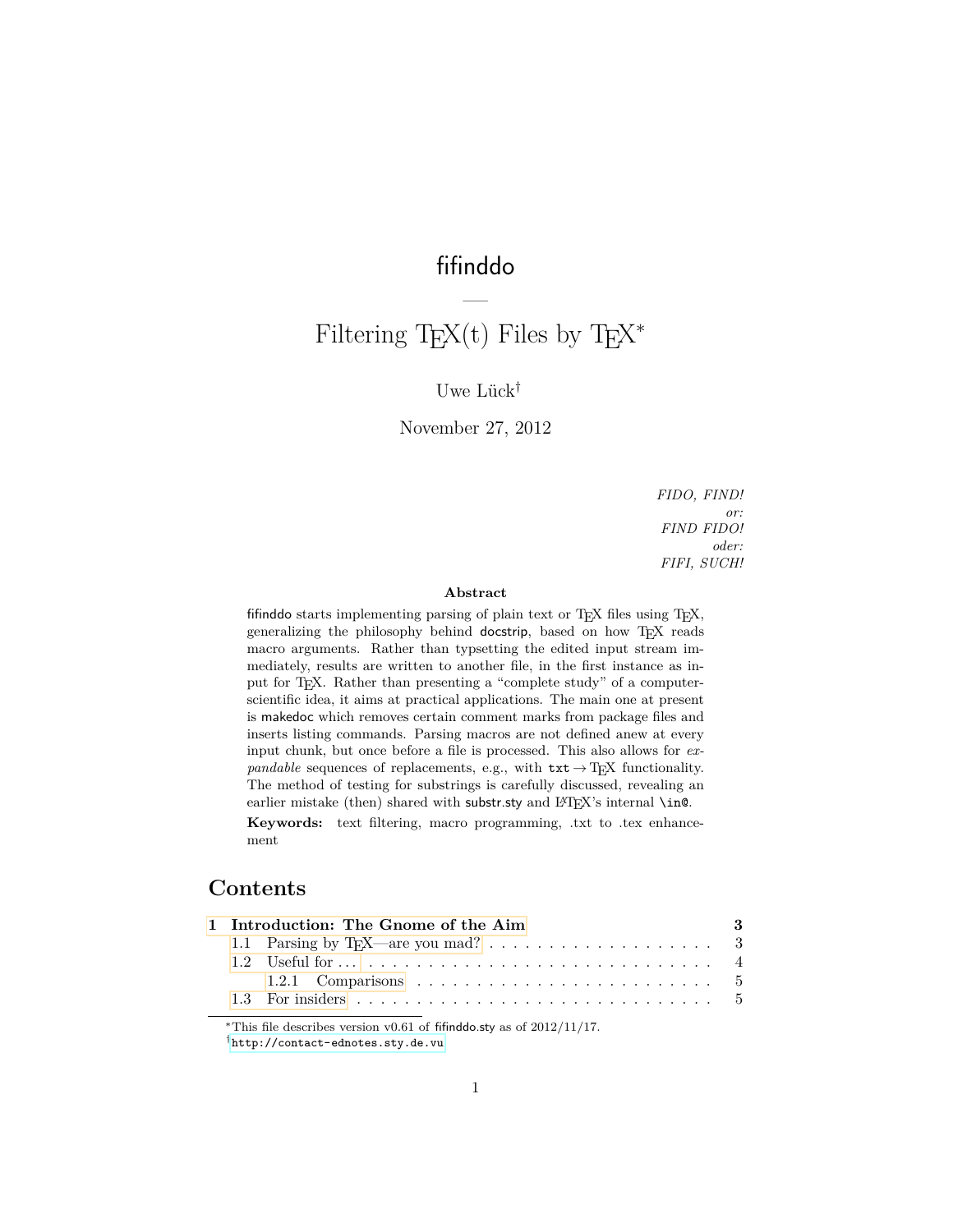### CONTENTS 2

| $\bf{2}$ | <b>Preliminaries</b>                                                                        | 6              |  |
|----------|---------------------------------------------------------------------------------------------|----------------|--|
|          | 2.1                                                                                         | $\,6\,$        |  |
|          | 2.2                                                                                         | 7              |  |
|          | 2.3                                                                                         | $\overline{7}$ |  |
| 3        | File handling                                                                               | 8              |  |
|          | 3.1<br>Opening, Writing to, Closing Output                                                  | 8              |  |
|          | 3.2                                                                                         | 9              |  |
|          | 3.3                                                                                         | 11             |  |
| 4        | Basic handling of substring conditionals                                                    | 12             |  |
|          | "Substring Theory"<br>4.1                                                                   | 12             |  |
|          | 4.2                                                                                         | 13             |  |
|          | 4.3                                                                                         | 14             |  |
|          | 4.4<br>Setup for conditionals $\dots \dots \dots \dots \dots \dots \dots \dots \dots$       | 14             |  |
|          | 4.5<br>Setup for sandboxes $\dots \dots \dots \dots \dots \dots \dots \dots \dots$          | 15             |  |
|          | 4.6                                                                                         | 17             |  |
|          | 4.7                                                                                         | 17             |  |
|          | 4.8                                                                                         | 18             |  |
|          | 4.9                                                                                         | 18             |  |
| 5        | Programming tools                                                                           | 19             |  |
|          | 5.1                                                                                         | 19             |  |
|          | 5.2<br>Line counter $\ldots \ldots \ldots \ldots \ldots \ldots \ldots \ldots \ldots \ldots$ | 20             |  |
|          | "Identity job" LEAVE and "default job" *<br>5.3                                             | 21             |  |
| 6        | Setup for expandable chains of replacements                                                 | 21             |  |
|          | 6.1                                                                                         | 22             |  |
|          | 6.2<br>The basic setup interface macro $\dots \dots \dots \dots \dots \dots \dots$          | 22             |  |
|          | 6.3                                                                                         | 23             |  |
|          | 6.4<br>CorrectHook launching the replacement chain                                          | 25             |  |
| 7        | Leave package mode                                                                          | 25             |  |
| 8        | Pondered                                                                                    | 25             |  |
| 9        | <b>VERSION HISTORY</b><br>26                                                                |                |  |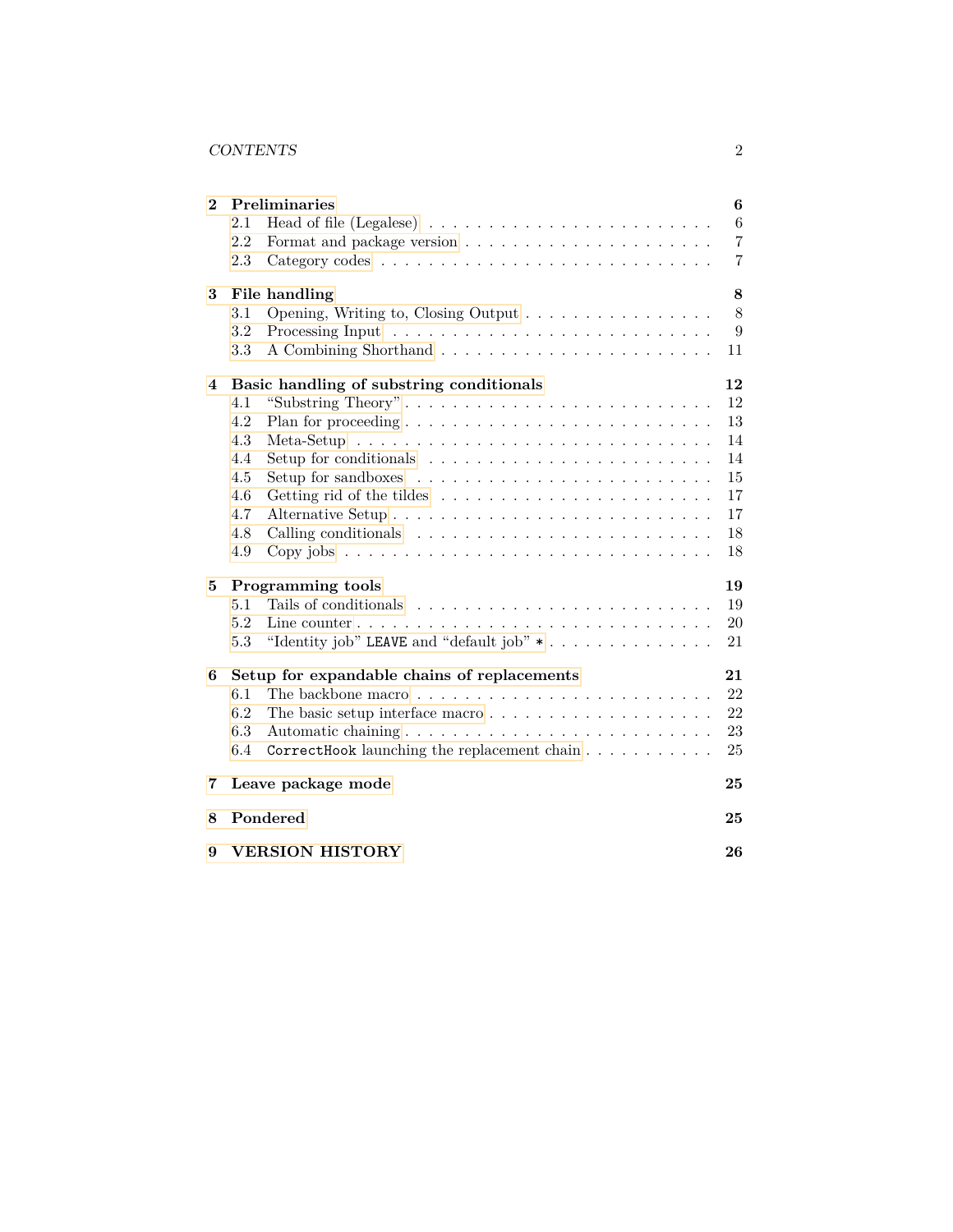### <span id="page-2-0"></span>**1 Introduction: The Gnome of the Aim**

### <span id="page-2-1"></span>**1.1 Parsing by T<sub>E</sub>X—are you mad?**

The package name fifinddo is a \listfiles-compatible abbreviation of 'file-finddo'[1](#page-2-2) (or think of 'if found do'). fifinddo implements (or aims at) general parsing (extracting, replacing [converting], expanding,  $\dots$ ) using T<sub>E</sub>X where texhax posters strongly urge to use sed, awk, or Perl. fifinddo's opposed rationales are:

- It works instantly on any T<sub>F</sub>X installation. (*Restrictions:* Some T<sub>F</sub>X versions  $\text{write certain hex codes}$  for certain characters, cf. T<sub>E</sub>Xbook p. 45, I have seen this with PCTEX. However, some applications of fifinddo are nothing but technical steps where you will read the result files rarely anyway.
- You can apply and customize it like any  $T_F X$  macros, knowing just  $T_F X$  (or even only the documentation of some user-friendly extension of fifinddo), without the need of learning any additional script language.
- The syntax of usual utilities (e.g., "wildcards") is sometimes difficult with *TEX* files with all their backslashes, square brackets, stars, question marks . . .

At least the first item is just the philosophy of the docstrip program, standard for installing TEX packages; and while I am typing this, I find at least 14 other similar packages in Jürgen Fenn's *Topic Index* of the *T<sub>E</sub>X Catalogue:* 

<http://mirror.ctan.org/help/Catalogue/bytopic.html#parsingfiles>

(Some of them may have been *reactance* to texhax and other postings urging not to try something like this; some seem just to be celebrations of the power of TEX—yes, celebrate!)

Actually, TEX's mechanism of collecting macro arguments is hard-wired parsing at quite a high level. LAT<sub>EX</sub> hides this from "simple-minded" users by a convention *not* to use that full power of TEX for *end-user macros*. *Internally*, LATEX *does* use it in reading lists of options and file dates as well as to implement certain FOR- and WHILE-like loop programming structures. LAT<sub>EX</sub>'s \in@/\ifin@ construction is an implementation of a " $\langle string1 \rangle$  occurs in  $\langle string2 \rangle$ " test. More packages seem to use this idea for extracting file informations, like texshade. [2](#page-2-3)

However, such packages don't make much ado about parsing, there seems to be no general setup mechanism as are presented by fifinddo. Indeed, tayloring parsing macros to specific applications may often be more efficient than a general approach.

<span id="page-2-2"></span><sup>&</sup>lt;sup>1</sup>'file' possibly for "searching  $T_{E}X(t)$  files" (I don't remember my thoughts!), while there were requests for doing replacements on LATEX *environments* on texhax. However, the package might be enhanced in this direction *. . .* so the name may be wrong *. . .* but now I like it so much

<sup>. . .</sup> Or the reason was that results are written to a *separate file*, not typeset immediately.—Let me also mention that *'Fifi'* (as the package name starts) is a kind of German equivalent to the "English" *'Fido'*, or may have been.

<span id="page-2-3"></span> $^{2}$ <http://ctan.org/pkg/texshade>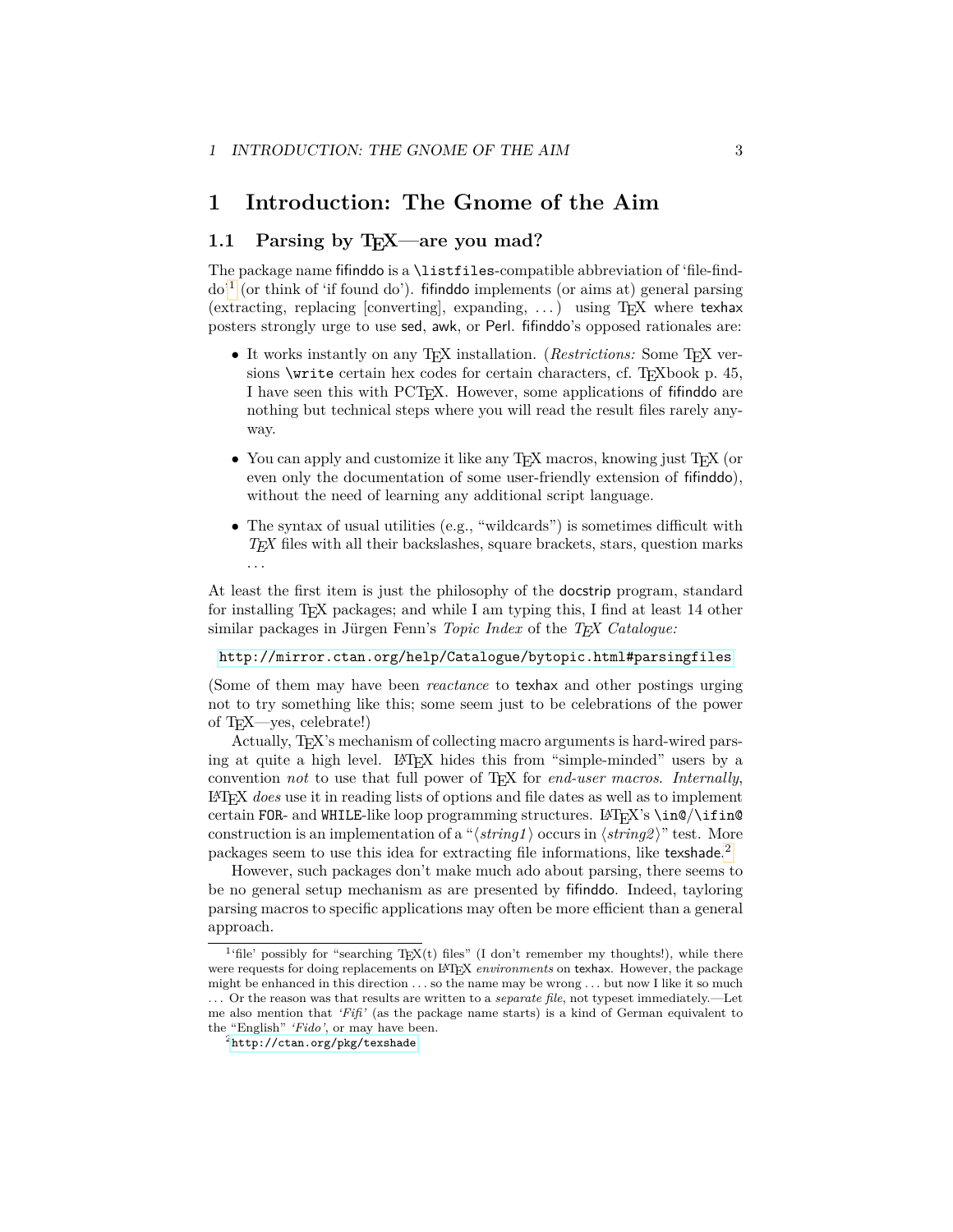#### <span id="page-3-0"></span>**1.2 Useful for . . .**

My main application of fifinddo at present is typesetting documentations of packages using makedoc which removes certain percent marks and inserts listing commands, so you edit a package file with as little documentation markup as possible. This may be extended to other kinds of documents as an alternative to easylatex or wiki (the approach of which is dangerous and incompatible with certain other things).

I have used a similar own package txtproc successfully, where more features were implemented for practical purposes than are here so far, yet I don't like its implementation, want to improve it here. This package also *created batch files*, e.g., to remove temporary files. This could be used for package handling: typset the documentation at the desired place in the tree, write the packages to another, write a batch file to remove files that are not needed any more after installation (cf. make).

I used txtproc also for *large-scale substitutions* (it had been decided to change the orthography in a part of a book). Other large-scale substitutions may be:

- inserting \index commands;
- inserting (soft) hyphenation commands near accents;
- manual umlaut-conversion.<sup>[3](#page-3-1)</sup>
- typographical (or even orthographical) corrections (same mistake many times on each of hundreds of pages). You may turn  $\dots$  into  $\ldots \$ and  $\texttt{etc.}$  into  $\texttt{etc.}\setminus\text{etc.}^4$  $\texttt{etc.}\setminus\text{etc.}^4$  . This could replace packages like  $\texttt{easylatex},^5$  $\texttt{easylatex},^5$ txt2latex, $^6$  $^6$  txt2tex $^7$  $^7$  in a customizable way, using, e.g., the "correct" hook from makedoc.sty as exemplified in mdoccorr.cfg (see examples section of makedoc.pdf). You should find fdtxttex.tpl, a fifinddo script to try or apply \MakeDocCorrectHook from mdoccorr.cfg, as well as fdtxttex.tex that runs a dialogue for the same purpose if you can manage to run it (WinShell?). You can then try to create your own \MakeDocCorrectHook. Section [6](#page-20-1) provides setup for macros of this kind.
- as to easylatex again, *lists* could be detected and transformed into L<sup>AT</sup>FX list commands. This could re-implement the lists functionality of wiki.sty that is somewhat dangerous.
- introduce your own *shorthands* to be expanded not as T<sub>E</sub>X macros, but by text substitution;

<span id="page-3-2"></span><span id="page-3-1"></span><sup>&</sup>lt;sup>3</sup>If you know the "names" of the encodings, Heiko Oberdiek's [stringenc](http://ctan.org/pkg/stringenc) may be preferable.  $4$ But what when a new sentence is starting indeed? Well, cf. is an easier example.—etc. even showed a problem in niceverb. mdoccorr.cfg replaces etc. only, so you can keep the extra space by a code line break.

<span id="page-3-3"></span><sup>5</sup><http://ctan.org/pkg/easylatex>

<span id="page-3-4"></span><sup>6</sup><http://ctan.org/pkg/txt2latex>

<span id="page-3-5"></span><sup>7</sup><http://ctan.org/pkg/txt2tex>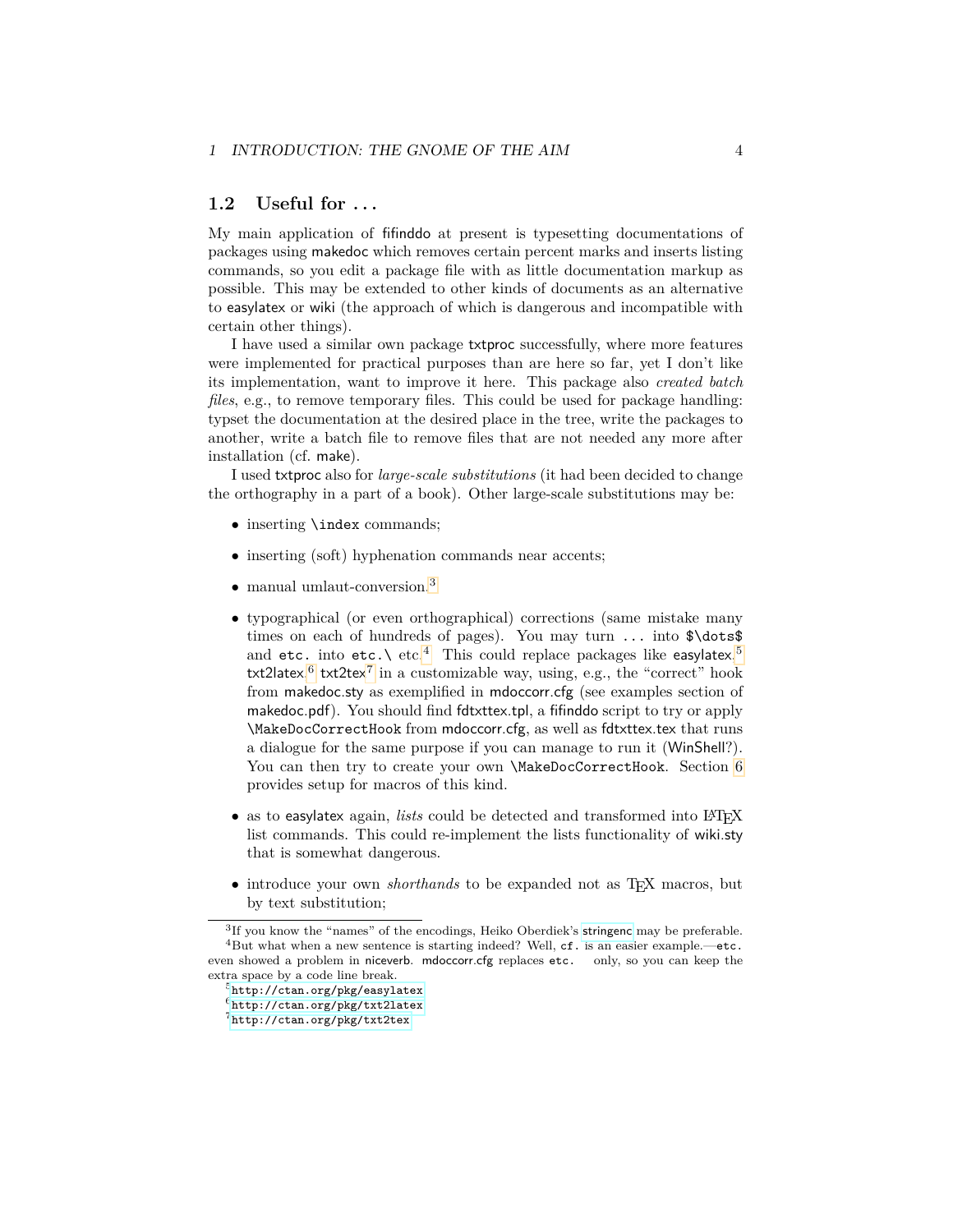In certain cases, insertions deteriorate readability, hyphenation corrections even make text search difficult. It is therefore suggested to

- 1. keep editing the file without the insertions,
- 2. run the script (commands based on fifinddo) for insertions in the preamble of the main file ("\jobname.tex", maybe \input the script file) and
- 3. \input the result file within the document environment.

In general, differences to "manual" replacing by the substitution function of your *text editor* is that

- you first keep the original version,
- you can check the resulting file before you replace the original file by it,
- you can store the replacement script in order to check for mistakes at a later stage of your work,
- you can do *all* the replacements in *one run* (by *one* script to check for mistakes),
- you can store replacement scripts for future applications, so you needn't type the patterns and replacement strings anew.

#### <span id="page-4-0"></span>**1.2.1 Comparisons**

It should be noted (perhaps here) that the present approach to parsing is a quite *simple* one and in this respect much different to the string handling mechanisms of stringstrings,<sup>[8](#page-4-2)</sup> ted,<sup>[9](#page-4-3)</sup> xstrings<sup>[10](#page-4-4)</sup> (as I understand them, perhaps also coolstr<sup>[11](#page-4-5)</sup>) which are *much more powerful* than what is offered here—but perhaps slow and for practical applications possibly replaceable by the present approach. *Expandable replacement* seems not to exist outside fifinddo (2009/04/13).

Much is missing, I know.<sup>[12](#page-4-6)</sup> I am just implementing what I actually need and what could show that this approach is worth being pursued.

#### <span id="page-4-1"></span>**1.3 For insiders**

*Warning:* You may (at least at the present state of the work) have little success with this package, if you don't know about TEX's category codes and how TEX macros are defined. The package rather provides tools for package writers. You may, however, be able to run other packages which just load fifinddo as required background.

<span id="page-4-2"></span> ${}^{8}$ <http://ctan.org/pkg/stringstrings>

<span id="page-4-3"></span> $^{9}$  <http://ctan.org/pkg/ted>

<span id="page-4-4"></span><sup>10</sup><http://ctan.org/pkg/xstrings>

<span id="page-4-5"></span><sup>11</sup><http://ctan.org/pkg/coolstr>

<span id="page-4-6"></span><sup>&</sup>lt;sup>12</sup>There is more in my badly implemented txtproc.sty.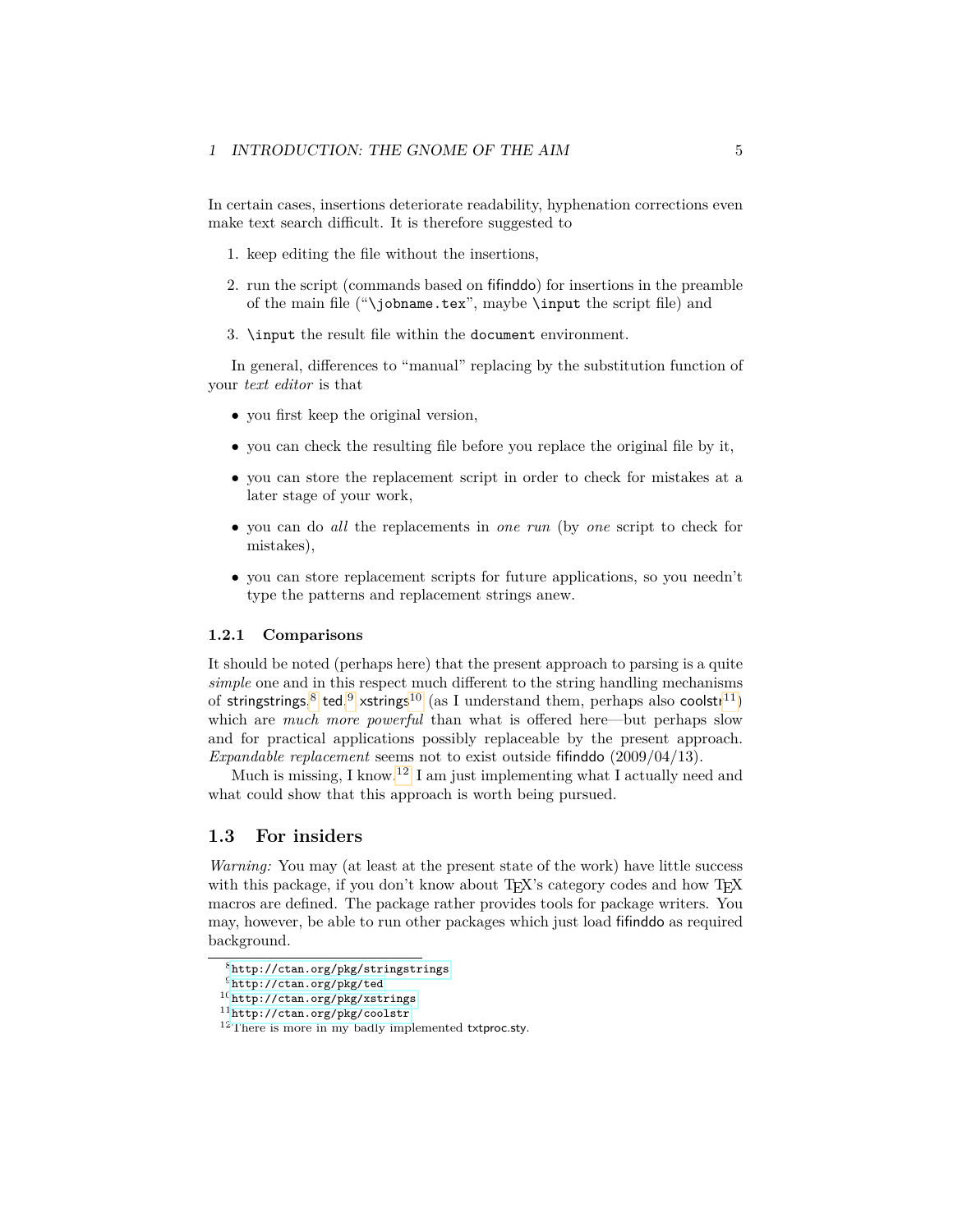That fifind to acts on "T<sub>E</sub>X(t)" files or so means that (at present) I think of applications on "plain text" files which will usually be TEX input files. "At present" they are read without "special characters," so essentially category codes of input characters are either 11 ("letter") or 12 ("other"). This way some things are easier than with usual T<sub>E</sub>X applications:

- 1. You can "look into" curly braces and "behind" comment characters.
- 2. There are exact or safe tests especially of *empty macro arguments* that are "expandable," i.e., they are "robust," don't need assignments, can be executed in \writeing and in \edef definitions. "Usually," the safe way to test emptiness is storing a macro argument as a macro, say \tempo, in order to test \ifx\tempo\empty where \empty has been defined by \def\empty{} in the format. But this requires some \def\tempo{# $\langle n \rangle$ } which breaks in "mere expanding" (TEX *evaluates* \tempo instead of defining it). An *expandable* test on emptiness is, e.g.  $\iint x$   $\mathfrak{F}(n)\$ , where we hope that it becomes **\iftrue** just if macro argument  $\#(n)$  is empty indeed. However, "usually" it may *also* become **\iftrue** when  $\# \langle n \rangle$  starts with  $\frac{1}{\sqrt{2}}$  if the latter has category code 3 ("math shift"). But fifind to does not assign category code 3 to any character from the input file! Therefore \ifx\$# $\langle n \rangle$ \$ is \iftrue *exactly* if # $\langle n \rangle$  is empty.
- 3. You can avoid interference with packages that are needed for typesetting. You can do the "preprocessing" in one run with typesetting, but you should do the preprocessing before you load packages needed for typesetting. One may even try to keep the macros and settings for preprocessing local to a group.

The essential approach of fifinddo to looking for single strings is described in some detail in section [4.](#page-11-0)

The implementation of fifinddo is as follows. User commands are specially highlighted (boxed/coloured), together with their syntax description.

### <span id="page-5-0"></span>**2 Preliminaries**

#### <span id="page-5-1"></span>**2.1 Head of file (Legalese)**

```
1 %% Macro package 'fifinddo.sty' for LaTeX2e, %% FIDO, FIND!
2 %% copyright (C) 2009-2012 Uwe L\"uck,
3 %% http://www.contact-ednotes.sty.de.vu
4 %% -- author-maintained in the sense of LPPL below --
5 %% for processing tex(t) files
6 %% (checking, filtering, converting, substituting, expanding, ...)
7
8 \def\fileversion{0.61} \def\filedate{2012/11/17}
\alpha10 %% This file can be redistributed and/or modified under
11 %% the terms of the LaTeX Project Public License; either
```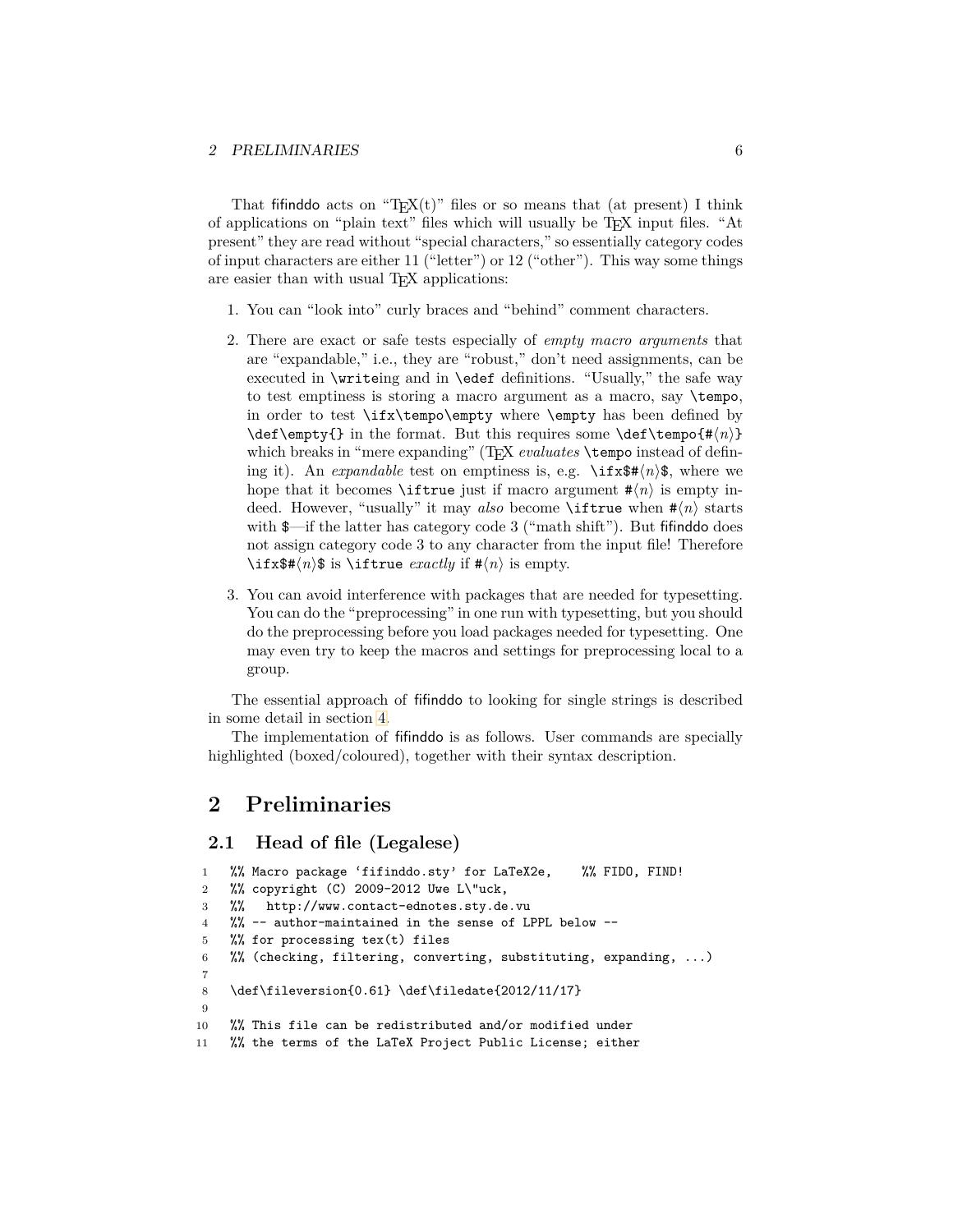#### 2 PRELIMINARIES 7

```
12 %% version 1.3c of the License, or any later version.
13 %% The latest version of this license is in
14 %%
15 %% http://www.latex-project.org/lppl.txt
16 %%
17 %% We did our best to help you, but there is NO WARRANTY.
18 %% Please report bugs, problems, and suggestions via
19 %%
20 %% http://www.contact-ednotes.sty.de.vu
21 %%
22 %% For the full documentation, look for 'fifinddo.pdf'.
23 %% Its source starts in 'fifinddo.tex'.
```
#### <span id="page-6-0"></span>**2.2 Format and package version**

```
24 \NeedsTeXFormat{LaTeX2e}[1994/12/01]
25 % 1994/12/01: \newcommand* etc.
26 \ProvidesPackage{fifinddo}[\filedate\space v\fileversion\space
27 filtering TeX(t) files by TeX (UL)]
```
### <span id="page-6-1"></span>**2.3 Category codes**

We use the "underscore" as "compound identifier:"

28 \RequirePackage{stacklet} \PushCatMakeLetter\\_ %% 2012/08/27

v0.6 moves definition of  $\sqrt{\text{MakeActiveDef}}$  to actcodes in the catcodes bundle:

```
29 \RequirePackage{actcodes}
```
fifinddo uses TEX's feature of delimited macro parameters for matching *strings* of characters. In order to get expected results, *category codes* must match as well. \PatternCodes is used in setup macros for reading patterns for this purpose. It defaults to **\fdPatternCodes**. We offer **\SetPatternCodes{** $\langle \textit{commands}\rangle$ } for redefining **\PatternCodes** and **\ResetPatternCodes** for returning to \fdPatternCodes, so setup scripts such as mdoccorr.cfg have shorter lines.

```
30 \newcommand*{\fdPatternCodes}{\MakeOther\&\MakeOther\$}
```

```
31 \newcommand*{\SetPatternCodes}{\def\PatternCodes}
```

```
32 \newcommand*{\ResetPatternCodes}{\let\PatternCodes\fdPatternCodes}
```

```
33 \newcommand*{\PatternCodes}{} \ResetPatternCodes
```

```
34 %% TODO adding/removing; '*' may be wrong 2010/03/29
```
It would be bad to have \MakeOther\% and \MakeOther\ $\cup$  here in that this may have unexpected, weird effects with arguments of setup macros. (With  $\M$ akeOther $\cup$  you must not indent within a setup command, and if you add \MakeOther\% the setup command must stay in one line.) Therefore neither \dospecials nor \@sanitize are used. Curly braces remain untouched as default delimiters in setup macros. For matching them, you must use  $\MakeOther\{ and \MakeOther\} in your \Pattern Codes, or \Deliniters$ to introduce new ones at the same time, e.g., \Delimiters\[\]: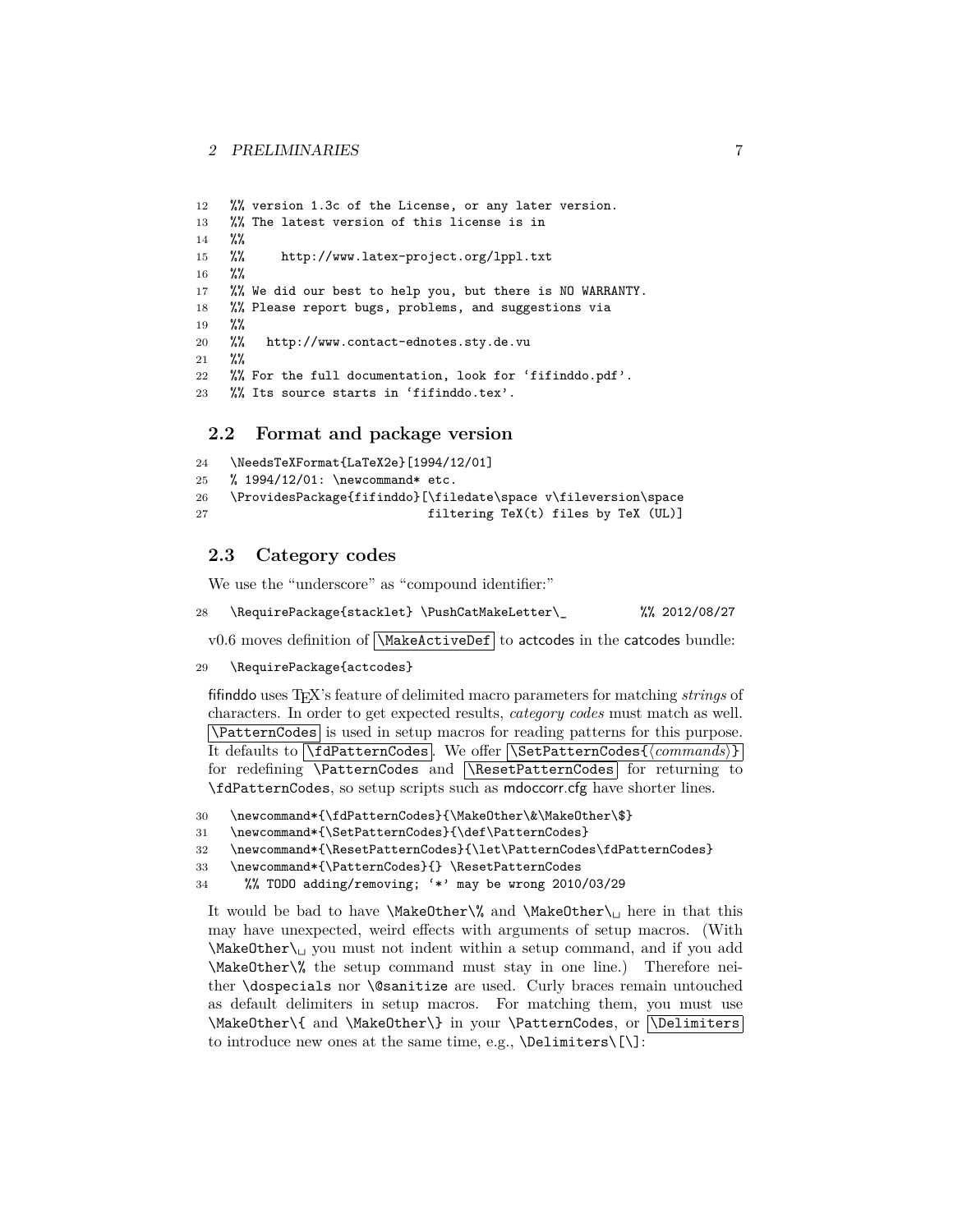#### 3 FILE HANDLING 8

35 \newcommand\*{\Delimiters}[2]{%

```
36 \MakeOther\{\MakeOther\}\CatCode#1\@ne \CatCode#2=\tw@}
```
 $\left[\text{CatCode}\right\rangle \langle char \rangle$  is introduced for v0.6. It should appear in a package manycats of the catcodes bundle, but that's to much for 2012/08/27—TODO.

37 \providecommand\*{\CatCode}{\catcode'}

For replacing strings or for defining other strings of "other" characters by \edef, you can use some LATEX constructs—here are copies VPercentChar and  $\overline{\text{Backslash}}$  of them (do you need more?):

```
38 \newcommand*{\PercentChar}{} \let\PercentChar\@percentchar
```

```
39 \newcommand*{\BackslashChar}{} \let\BackslashChar\@backslashchar
```
\BasicNormalCatcodes restores Plain TEX's **macro parsing** and comment character:

```
40 \newcommand*{\BasicNormalCatCodes}{%
```

```
41 \CatCode\\\z@ \Delimiters\{\}%
```

```
42 % \restorecr !?
```

```
43 \{CatCode\} = 10 \ \CatCode\% = 14\}
```
However, reading files *line by line* makes parsing of macro parameters somewhat difficult when the parameter code spans code lines. A line must not end with a curly brace when a macro requires another parameter; instead, it must contain the curly left brace for the next parameter.

\BasicNormalCatCodes may be reimplemented by a package normcats in the catcodes bundle—TODO . . .

### <span id="page-7-0"></span>**3 File handling**

Peter Wilson's [newfile](http://ctan.org/pkg/newfile) provides more powerful file handling.

#### <span id="page-7-1"></span>**3.1 Opening, Writing to, Closing Output**

```
44 \newwrite\result_file %% or write to \@mainaux!? TODO
```
 $\Re$ esultFile $\{output\}$  opens (and empties) a file  $\langle output \rangle$  to be written into.

```
45 \newcommand*{\ResultFile}[1]{%
46 \def\result_file_name{#1}%
47 \typeout{'fifinddo' generating '\result_file_name'}% %% 2011/10/23
48 \immediate\openout\result_file=#1}
```
 $\overline{\text{WriteResult} \{\text{balanced}\}\}\}$  writes a  $\text{balanced}\$  line into  $\text{output}\$  (or more lines with  $\hat{g}$ .

49 \newcommand\*{\WriteResult}[1]{%

```
50 \immediate\write\result_file{#1}}
```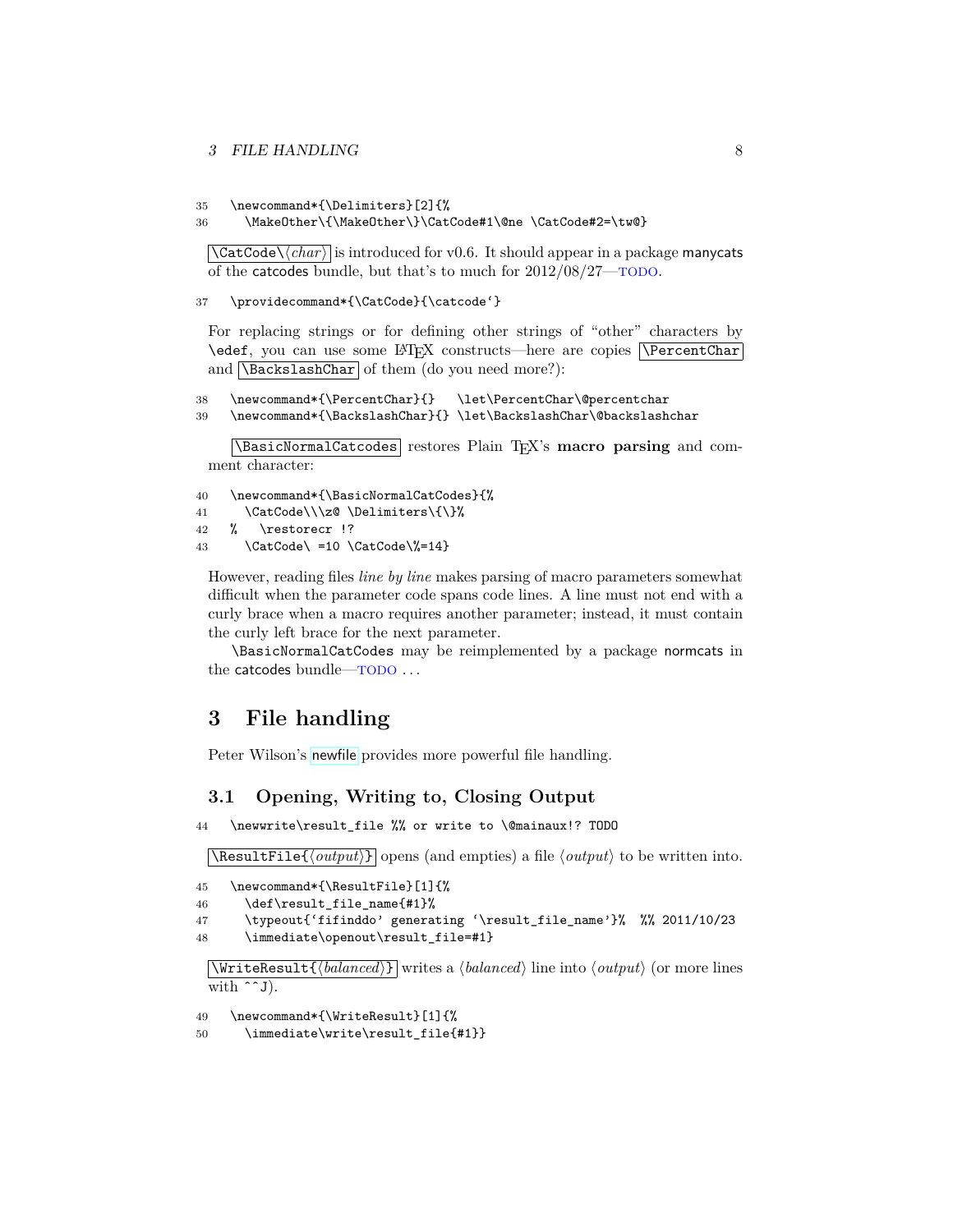#### 3 FILE HANDLING 9

\WriteProvides writes a \ProvidesFile command to the opened  $\langle output \rangle$ file. This should be used when  $\langle output \rangle$  is made as LAT<sub>E</sub>X 2<sub> $\varepsilon$ </sub> input.

```
51 \newcommand*{\WriteProvides}{%
52 \WriteResult{%
53 \string\ProvidesFile{\result_file_name}%
54 [\the\year/\two@digits\month/\two@digits\day\space
55 automatically generated with fifinddo.sty]}}%
 \vert\CloseResultFile closes \langle output \rangle:
56 \newcommand*{\CloseResultFile}{%
57 \immediate\closeout\result_file
58 \typeout{'fifinddo' %% 2011/10/23
59 \space\space\space %% 2011/10/26
60 closing '\result file name'}}
```
#### <span id="page-8-0"></span>**3.2 Processing Input**

 $\overline{\Lambda}$ ProcessFileWith $\overline{\Lambda}$ *(changes)*] $\overline{\{input\}}$ {*loop-body*}} opens a file  $\langle input \rangle$  and runs a loop on its lines the main body of which is  $\langle loop\text{-}body\rangle$ . When the  $\langle loop \rangle$  starts, a new line of  $\langle input \rangle$  is stored as macro  $\lceil \DeltaInputLine \rceil$ . The optional argument  $\langle changes \rangle$  may change category codes used in reading  $\langle input \rangle$ . It may be useful to read macros with arguments and active characters expanding in writing to the output file. Even these expansions may be defined here (local to the group like everything else happening here, unless ...). Macros \BasicNormalCatcodes and \MakeActiveDef have been created for this purpose (see previous section TODO). (It may be better to store these  $\langle changes \rangle$  in another macro  $\langle macro \rangle$  and to call \ProcessFileWith[ $\langle macro \rangle$ ]{ $\langle input \rangle$ }{ $\langle loop-body \rangle$ }). More possible uses of some usual T<sub>E</sub>X category codes may be (some of)

- avoiding matching substrings of control words,
- skipping blank spaces as T<sub>E</sub>X does it usually,
- catching *balanced* input pieces,
- ignoring comments,
- ignoring certain characters.

61 \newcommand\*{\ProcessFileWith}[3][]{%

v0.5: Variant of LATEX's \IfFileExists—failed so far because I had omitted the blank space:

```
62 \openin\@inputcheck#2 % space essential! 2011/11/19
63 \ifeof\@inputcheck
64 \PackageError{fifinddo}{File '#2' not here}%
65 {Mistyped?}%
66 \else
67 \typeout{'fifinddo' processing '#2'}%% 2010/04/15
```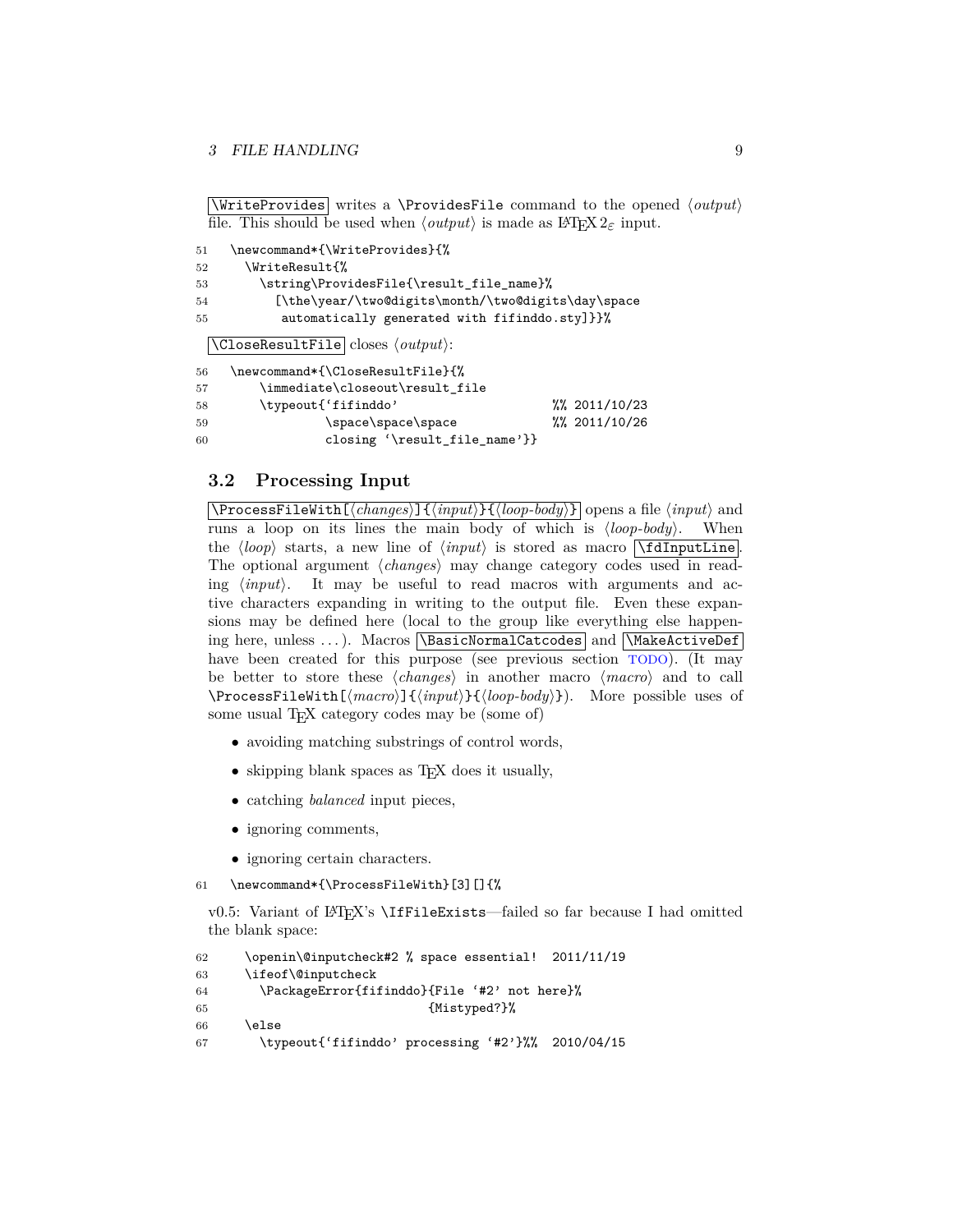. . . moves into conditional with v0.5. Resetting line counter:

```
68 \global\c@fdInputLine=\z@
69 \begingroup
70 \MakeOther\{\MakeOther\}\@sanitize
```
... switching into "plain text mode"; from docstrip.tex:

```
71 % \MakeOther\^^A\MakeOther\^^K%% irrelevant, not LaTeX
```
← cf. TEXbook pp. 43ff., 368ff., "extended keyboards", up-/downarrow; → "math specials", cf. "space specials"

| 72 | \endlinechar\m@ne                                       |  |
|----|---------------------------------------------------------|--|
| 73 | \MakeOther\^^I% ASCII horizontal tab -- guessed!? ^^L!? |  |

With v0.31, we support non-ASCII:

| 74 | \count@=128                                                                |
|----|----------------------------------------------------------------------------|
| 75 | $\log$                                                                     |
| 76 | \ifnum\count@<\@cclvi                                                      |
| 77 | \catcode\count@=12                                                         |
| 78 | \advance\count@\@ne                                                        |
| 79 | \repeat                                                                    |
| 80 | #1%                                                                        |
| 81 | \loop \ifeof\@inputcheck \else                                             |
| 82 | \read\@inputcheck to \fdInputLine                                          |
| 83 | \ignorespaces #3%                                                          |
|    | $v0.42$ supports <i>\liffDpreviousInputEmpty</i> , <i>cf.</i> section 5.1: |
| 84 | \expandafter \let                                                          |
| 85 | \expandafter \IfFDpreviousInputEmpty                                       |
| 86 | \ifx\fdInputLine\@empty \@firstoftwo                                       |
| 87 | \else<br>\@secondoftwo \fi                                                 |
| 88 | \repeat                                                                    |
| 89 | \endgroup                                                                  |
| 90 | \fi                                                                        |
| 91 | \closein\@inputcheck                                                       |
|    | Added for $v0.5$ , cf. Sec. 3.3                                            |
| 92 | \ifFinalInputFile                                                          |
| 93 | \CloseResultFile \FinalInputFilefalse                                      |
| 94 | \fi                                                                        |
| 95 | }                                                                          |

\CopyFile[\*changes*}]{\file}} is an application of \ProcessFileWith that "copies" the content of file  $\langle file \rangle$  into the file specified by **\ResultFile.** However, optional  $\langle changes\rangle$  allows some "modifications" while "copying"—especially, conversion of text encodings by active characters and expanding macros for generating HTML or other code. The "starred" variant  $\sqrt{CopyFile*}$  copies one empty line only when one empty line in the input file is followed by more of them.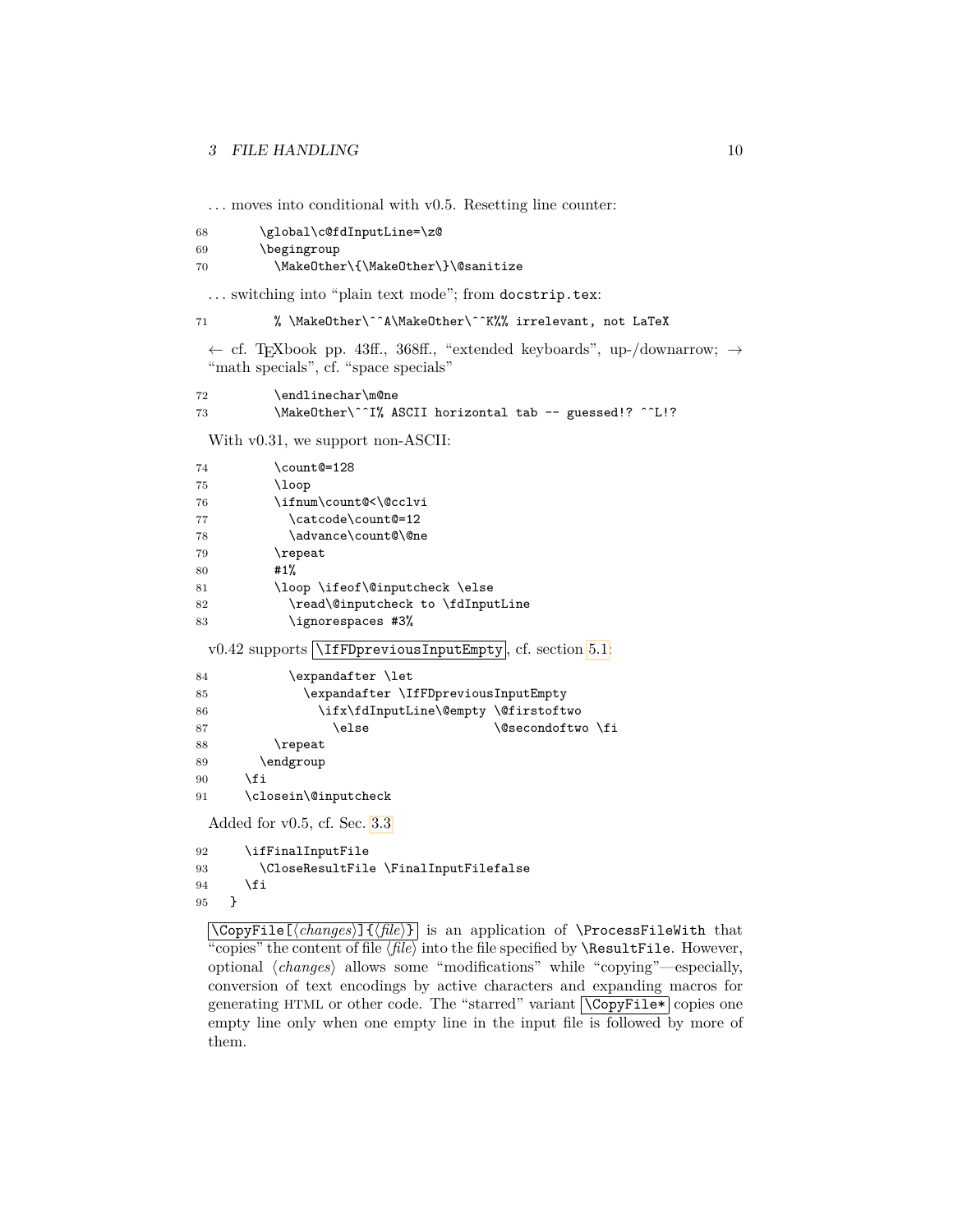```
96 \newcommand*{\CopyFile}{%
97 \@ifstar{\let\FD@copy@style\FD@compress@voids \FD@copyfile}%
98 {\left\{\left\{FD@copy@style\right\}CopyLine} \FD@copyfile}}
99 \newcommand*{\FD@copyfile}[2][]{%
100 \ProcessFileWith[#1]{#2}{\FD@copy@style\message{.}}}
```
You should find a file copyfile.tex providing a dialogue for "compressing" files this way. As soon as you have a useful conversion mapping file (defining \TextCodes ), you can also use it for text encoding conversions.  $|\texttt{\texttt{{\char'130}}}}$ 

#### 101 \newcommand\*{\CopyLine}{\WriteResult\fdInputLine}

 $\ldots$  added \space without success with macro arguments  $2010/04/26$  — \BlogCodes has used a better solution later).

```
102 \newcommand*{\FD@compress@voids}{%
103 \IfFDinputEmpty{\IfFDpreviousInputEmpty\relax\CopyLine}%
104 \CopyLine}
```
#### <span id="page-10-0"></span>**3.3 A Combining Shorthand**

Before v0.5, the general idea was that some number of **input** files would be combined for creating a single **output** file (e.g., as opposed to [verbatimcopy](http://ctan.org/pkg/verbatimcopy), regarding \CopyFile). According to experience, however, a **single** input file typically suffices for generating an output file. Then  $\boxed{\text{CloseResultFile}}$  (Sec. [3.1\)](#page-7-1) may be called "implicitly". The flag \ifFinalInputFile will control (and generalize!) this (in \ProcessFileWith, Sec. [3.2\)](#page-8-0), and will be reset if changed (thinking of generating another file in the same TEX run).

So  $\overline{\Ypsilon}$  \ProcessFinalFileWith  $\overline{\{changes\}}$  { $\overline{\{input\}}$ }  $\overline{\{loop-body\}}$  works as with \ProcessFileWith except that \CloseResultFile is issued after processing, so you can omit the latter.

```
105 \newif\ifFinalInputFile
```
106 \newcommand\*{\ProcessFinalFileWith}{%

107 \FinalInputFiletrue \ProcessFileWith}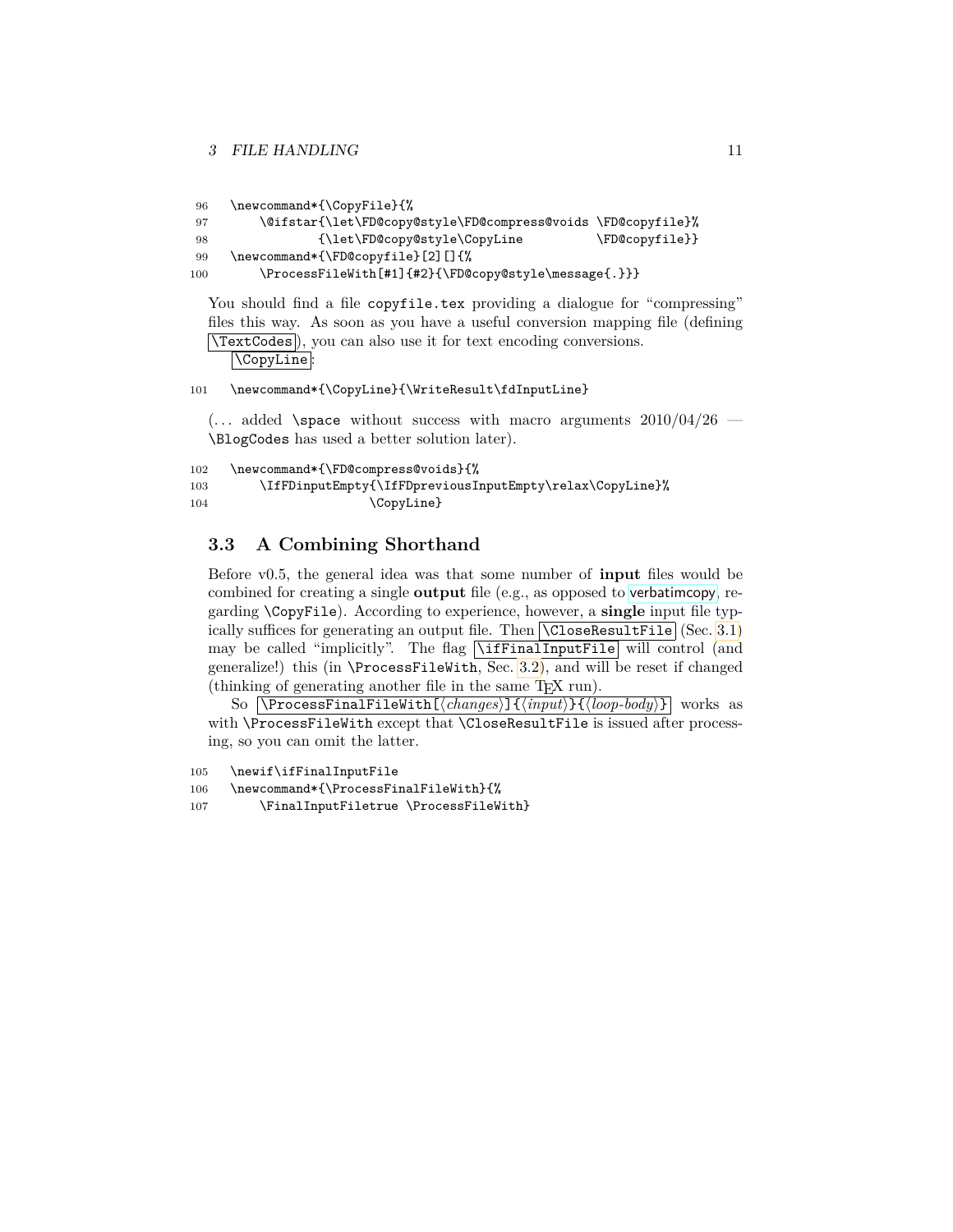### <span id="page-11-0"></span>**4 Basic handling of substring conditionals**

#### <span id="page-11-1"></span>**4.1 "Substring Theory"**

*I wished I could study string theory, but I only could study substring theory.*

A T<sub>F</sub>X macro, say,  $\frac{\text{find whose parameter text}}{\text{cff}}$ . T<sub>F</sub>Xbook p. 203) starts with  $#1\langle pattern \rangle$ #2& stops T<sub>E</sub>X with an error if it does not find  $\langle pattern \rangle$  and then &. Otherwise we have a situation  $\frac{\frac{\phi}{\phi}}{\phi}$ .  $\langle split1 \rangle$  as #1 and  $\langle split2 \rangle$  as #2. An important point to note is that  $\langle split1 \rangle$  will not contain  $\langle pattern \rangle$ , but possibly  $\langle pattern \rangle$  has more occurrences in  $\langle split2 \rangle$ . In this sense,  $\theta$  ind uses the *first* occurrence of  $\phi$ *attern*) it finds in order to delimit #1. Finding the *last* occurrence of  $\langle pattern \rangle$  therefore needs a special idea.

In order to use  $\mathcal{I}$  ind for a test whether  $\langle pattern \rangle$  is in  $\langle target \rangle$ , we build a "sandbox"  $\boxed{\text{find}(sand)\⊂>, where (sand) contains (target) and additionally}$  $\phi \$ iatern<sup> $\rangle$ </sup>—as a "dummy;" so **&** delimits the search and **\find** finds  $\phi$ *lettern*) either in  $\langle target \rangle$  or somewhere else before **&**.

Consider the simple sandbox  $\boxed{\frac{\tau_{\text{ind}}\text{target}}{pattern \&} }$ . We can test #1 and #2 on being empty by \ifx\$#1\$ and \ifx\$#2\$. If #2 is empty,  $\langle pattern \rangle$  is *not* in  $\langle target \rangle$ . If #1 is empty at the same time,  $\langle target \rangle$  is empty. If #1 is empty and #2 is not,  $\langle pattern \rangle$  *starts*  $\langle target \rangle$ <sup>[13](#page-11-2)</sup> This can be used to implement Wikipedia-like lists and to distinguish package code from comments in makedoc.<sup>[14](#page-11-3)</sup>

If  $\#2$  is *not* empty,  $\langle pattern \rangle$  occurs in  $\langle target \rangle$ —or this once was *thought*, some time in developping the present package, as well as in the version of sub-str.sty marked 2005-11-29,<sup>[15](#page-11-4)</sup> try (if that version still is installed)<sup>[16](#page-11-5)</sup>

 $\langle \frac{str1}{str2} \rangle \langle \frac{str1}{str2} \rangle \langle \frac{str1}{str2} \rangle$  if  $\langle \frac{str2}{str2} \rangle$  {YES}{NO}

which works *verbatim* as well as considering  $\langle str1 \rangle$  and  $\langle str2 \rangle$  *placeholders*, e.g., for

\IfSubStringInString{day<sub>il</sub>after<sub>il</sub>day}{day<sub>il</sub>after<sub>il</sub>}{YES}{NO}<sup>[17](#page-11-6)</sup> \IfSubStringInString{AMSTERDAM}{AMSTERD}{YES}{NO} \IfSubStringInString{TORONTO}{TORON}{YES}{NO} \IfSubStringInString{bonbon}{bon}{YES}{NO}[18](#page-11-7) \IfSubStringInString{bonobo}{bono}{YES}{NO} (an ape)

<span id="page-11-3"></span><span id="page-11-2"></span><sup>13</sup>This is just as wrong as the next claim.

<sup>&</sup>lt;sup>14</sup>Due to the special substrings to test in this application, this is true although the surrounding claims are wrong.

<span id="page-11-4"></span> $15$ <http://ctan.org/pkg/substr>. substr does not change category codes as fifinddo does and uses \@nil as delimiter instead of our &.

<span id="page-11-5"></span><sup>&</sup>lt;sup>16</sup>The "feature" has been fixed with v1.2 as of  $2009/10/20$  of substr.sty.

<span id="page-11-6"></span> $17$ Likewise t\^ete-\'a-t\^ete...

<span id="page-11-7"></span> $18P$ olynesian: aku aku, rongorongo, wiki wiki ...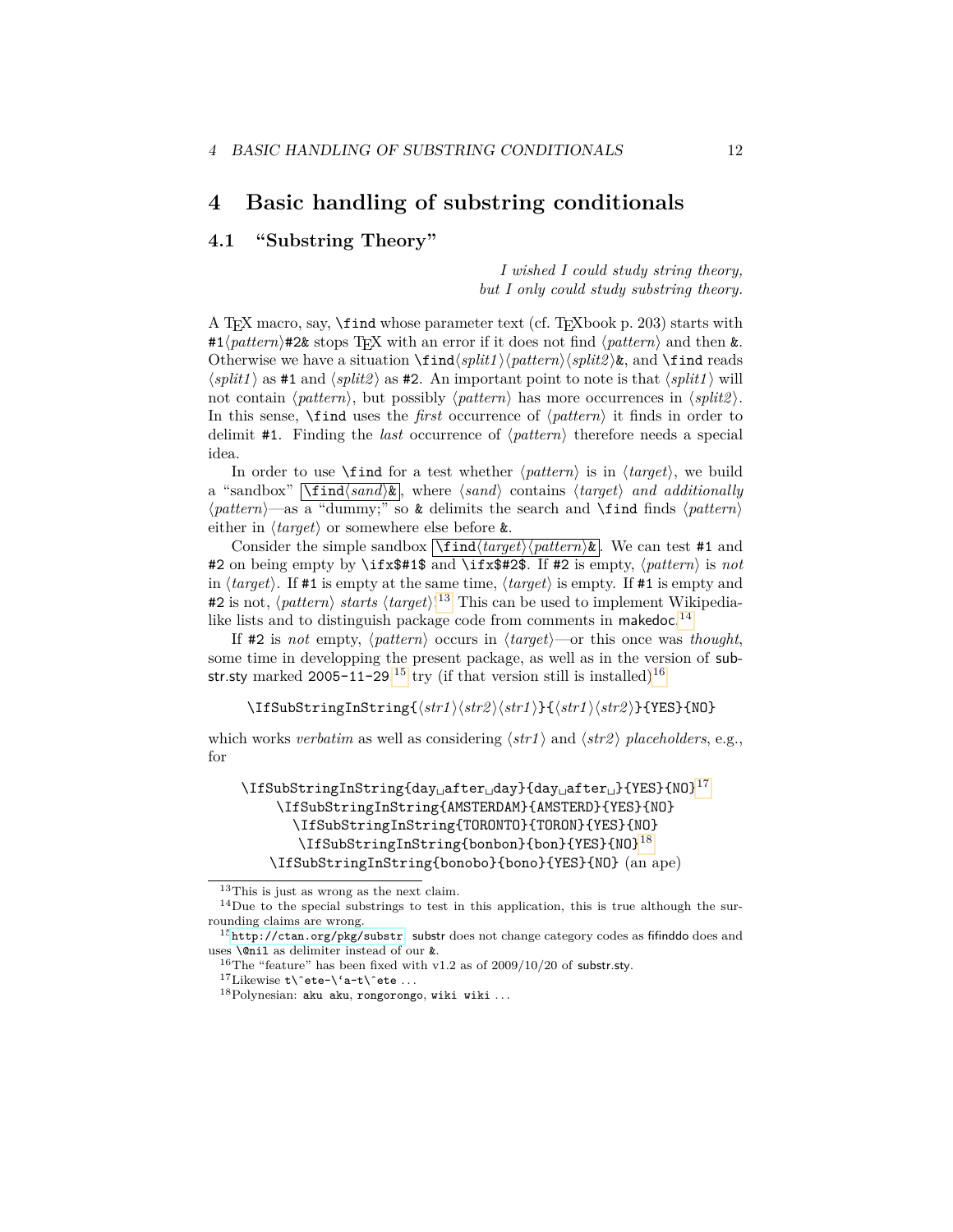or \IfSubStringInString{ionization}{ionizat}{YES}{NO}.<sup>[19](#page-12-1)</sup> Same with  $\LaTeX's internal \infty^{20}$  $\LaTeX's internal \infty^{20}$  $\LaTeX's internal \infty^{20}$ 

\makeatletter␣\in@{bonbon}{bon}\ifin@␣YES\else␣NO\fi␣\makeatother

In general, the previous approach *fails if and exactly if*  $\langle pattern \rangle$  has a *period p*—less than its length—in the sense of that the *p*th token to the right or left of each token in  $\langle pattern \rangle$  is the *same* token. AMSTERDAM has a period 7, day<sub> $\Box$ </sub>after $\Box$ day 10, bonbon 3, bonobo 4. There is a counterexample  $\langle target \rangle$  of length *p* iff  $\langle pattern \rangle$  has period *p*, namely the first substring of  $\langle pattern \rangle$  having length *p*. If the length of  $\langle pattern \rangle$  exceeds a multiple *mp* of its period, the first *mp* tokens of  $\langle pattern \rangle$  form a counterexample  $\langle target \rangle$ .

Therefore, a sandbox must have something between  $\langle target \rangle$  and  $\langle pattern \rangle$ .<sup>[21](#page-12-3)</sup> We choose  $\left[\frac{\mathsf{Find}\langle \mathit{target}\rangle^{\sim} \langle \mathit{pattern}\rangle \mathsf{S} \mathbf{k} \right]$  as standard. The \$ will be used as an argument delimiter to get rid of the dummy  $\langle pattern \rangle$  in  $\langle split \rangle$ , as well as to decide whether the match was in  $\langle target \rangle$  or in the dummy part of the sandbox. The  $\$  can be replaced by another tilde  $\tilde{\ }$  in order to test whether  $\langle target \rangle$  *ends* on a  $\phi$ , defining a macro like **\findatend** whose parameter text starts with  $\#1\langle pattern \rangle^* \#2\&$ .

#### <span id="page-12-0"></span>**4.2 Plan for proceeding**

When we check a file for several patterns, we seem to need *two* macros for each pattern: one that has the pattern in its parameter text and one that stores the pattern for building the sandbox.[22](#page-12-4) We use a separate *"name space"* for each of both kinds. The parsing macro and the macro building the sandbox will have a common *"identifier"* by which the user or programmer calls them. Actually, she will usually (first) call the sandbox box builder. The sandbox builder calls the parsing macro. When *all* occurrences of a pattern in the target are looked for, the parser may call itself.

Actually, the parsing macro will execute certain actions depending on what it finds in the sandbox, so we call it a *"substring conditional"*. It may read additional arguments after the sandbox that store information gathered before. This is especially useful for designing *"expandable"* chains (sequences) of conditionals where macros cannot store information in macros. The macro setting up the sandbox will initialize such extra arguments at the same time.

<span id="page-12-1"></span> $19$ Read substr.sty or try "normal" things to convince yourself that the syntax indeed is \IfSubStringInString{(pattern)}{(target)}{(yes)}{(no)}.

<span id="page-12-2"></span> $^{20}$ \in@ has been fixed after my warning on Heiko Oberdiek's proposal—at least in the repository.—On 2009/04/21 I learn from Manuel Pégourié-Gonnard that the first versions of his ted had a similar bug, fixed on v1.05 essentially like here; Steven Segletes confirms that his stringstrings doesn't suffer the problem (returning positions of substrings and numbers of occurrences).

<span id="page-12-3"></span> $21$ Must? Actually, I preferred this solution to other ideas like measuring the length of  $\langle split2 \rangle$ .

<span id="page-12-4"></span> $^{22}$ If it were for the pattern only, the parsing macro might suffice and the macro calling it might extract the pattern from a "dummy expansion." Somewhat too much for me now; on the other hand the calling macro also hands some "current" informations to the parsing macro—oh, even this could be handled by a general "calling" macro . . .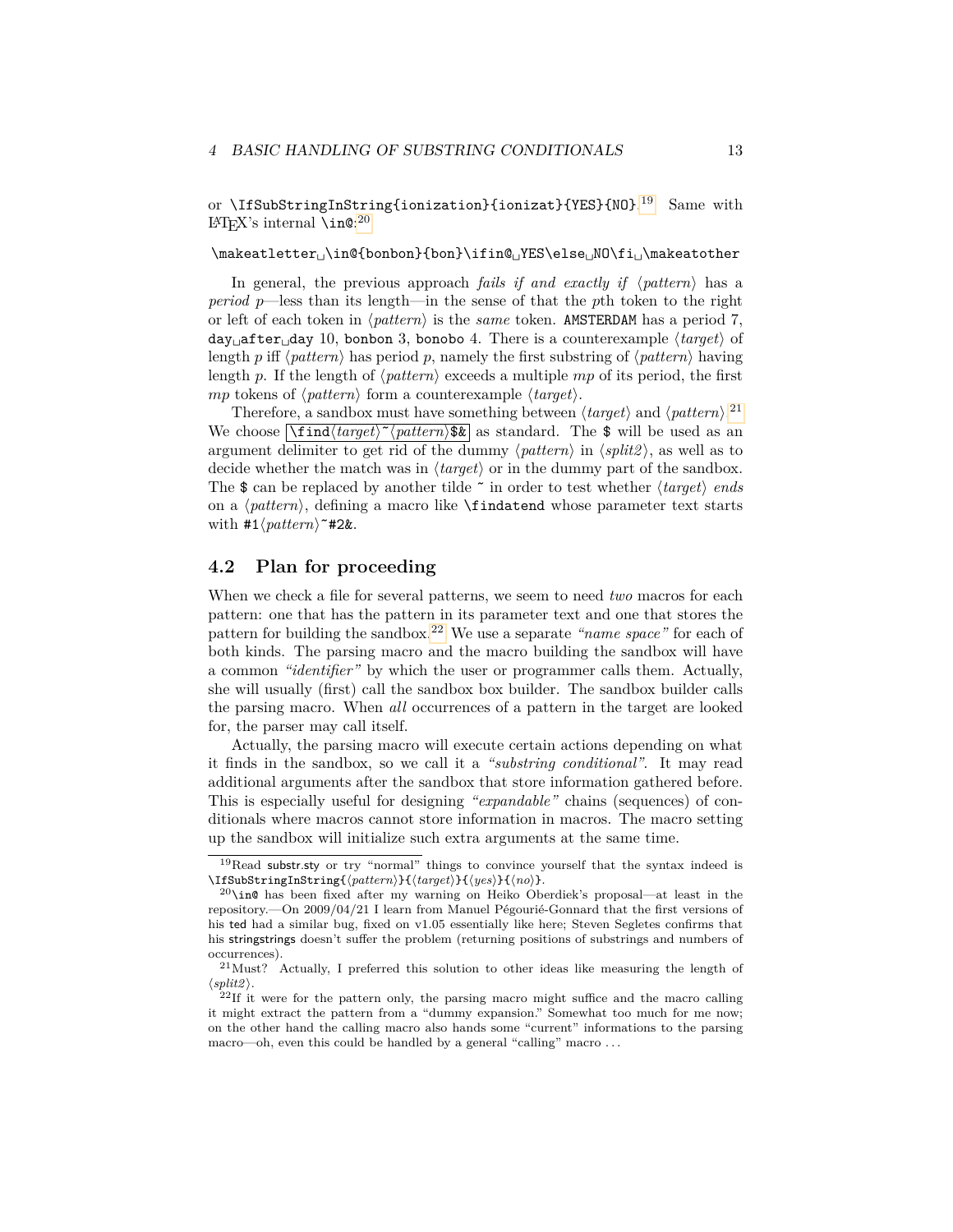It may be more efficient *not* to use the following setup macros but to type the macros yourself, just using the following as templates. The setup macros are especially useful with patterns that contain "special characters," as when you are looking for lines that might be package comments.

#### <span id="page-13-0"></span>**4.3 Meta-Setup**

A setup command  $\langle setup\text{-}cmd \rangle$  will have the following syntax:

 $\langle \langle setup-cmd \rangle \{\langle job-id \rangle\}[\langle changes \rangle] \{\langle pattern \rangle\} \langle more-args \rangle$ 

 $\langle changes\rangle$  will, in the first instance, be category code changes for reading  $\langle pattern \rangle$  overriding the settings in **\PatternCodes**. They are executed after the latter in a local group. It may be safer to redefine \PatternCodes instead of using the optional  $\langle changes\rangle$  argument.

A macro

```
\langleStartFDsetup\{\langledo-setup\rangle}\{\langlejob-id\rangle}[\langlechanges\rangle]
```
shared by setup commands may read  $\langle job-id \rangle$  and  $\langle changes \rangle$  for  $\langle setup-cmd \rangle$ .  $|\langle do\text{-}setup \rangle|$  will be the macro that reads  $\langle pattern \rangle$  (and more) and processes it. It must contain \endgroup to match \begingroup from \FD\_prepare\_pattern.  $\langle job-id \rangle$  is stored in a macro  $\Lambda$ **dParserId**. The default for  $\langle changes \rangle$  is *nothing*.

```
108 \newcommand*{\StartFDsetup}[1]{%
109 \let\FD_do_setup#1%
110 \afterassignment\FD_prepare_pattern
111 \def\fdParserId}
112 \newcommand*{\FD_prepare_pattern}[1][]{%
113 \begingroup \PatternCodes #1\FD_do_setup}
```
So  $\langle setup\text{-}cmd \rangle$  should be set up about as follows:

 $\newcommand*{\(set{setup-cmd}{\StartFDsetup*do-setup*}}$  $\newcommand{*}{\doteq}\{abla*{a}{\ldots}$ 

 $\langle$  do-setup<sup>i</sup>'s first argument will be the  $\langle$  pattern**i** argument of  $\langle$  setup-cmd<sup>}</sup>.— With v0.5, we learn from the previous and provide

 $\langle$ MakeSetupCommand $\{\langle setup\text{-}cmd\rangle\}\{\langle do\text{-}setup\rangle\}\text{[}\langle args\rangle\text{]}$ 

114 \newcommand\*{\MakeSetupCommand}[2]{\newcommand\*#1{\StartFDsetup#2}% 115 \newcommand\*#2}

#### <span id="page-13-1"></span>**4.4 Setup for conditionals**

substr cond is the "name space" for substring conditionals. A colon separates it from *"job identifiers"* in the actual macro names.

116 \def\substr\_cond{substr\_cond:}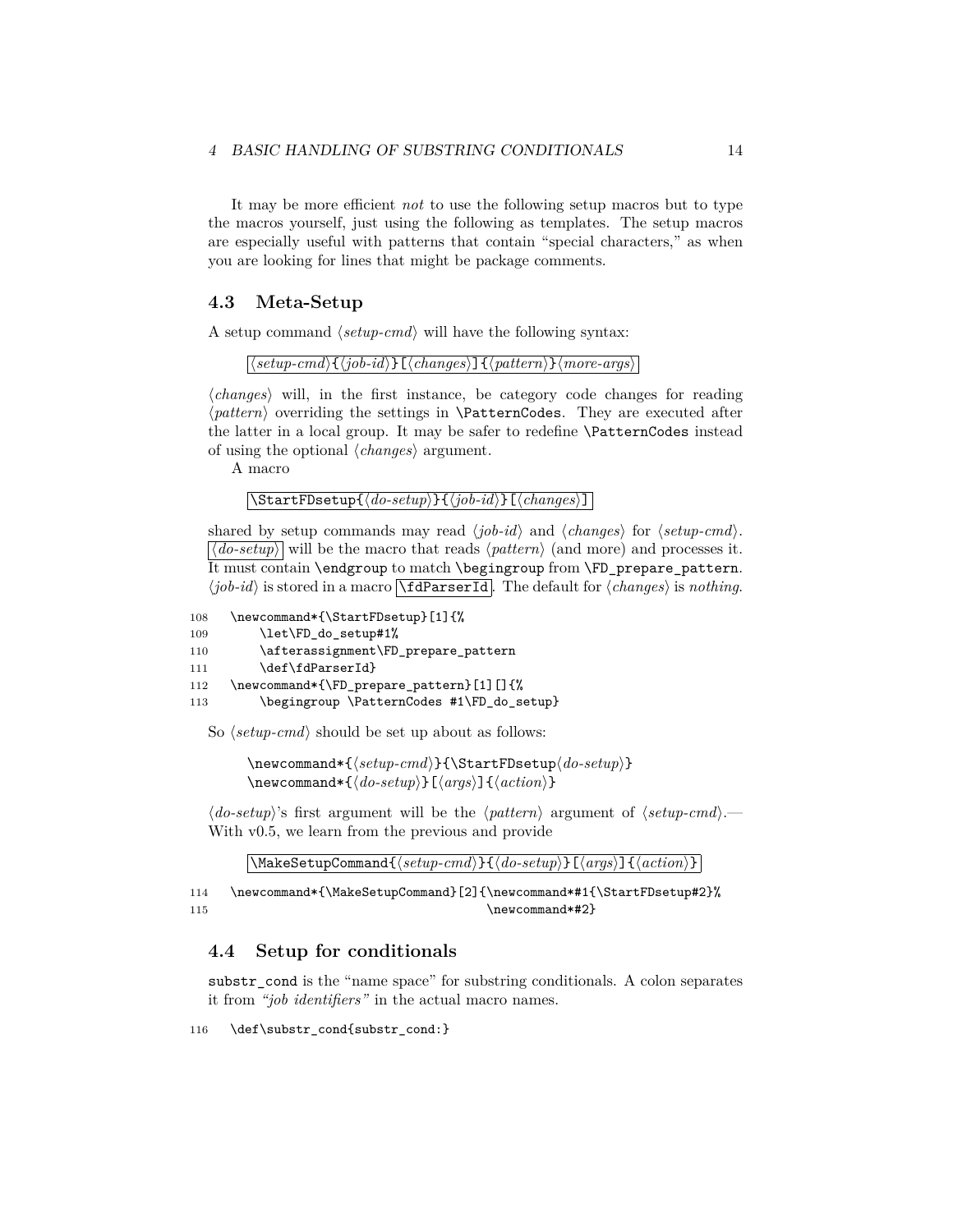$\left[\text{MakesubstringConditional}\right]\left\{ \frac{\langle \mathit{id} \rangle}{\langle \mathit{changes} \rangle}\right]\left\{ \frac{\langle \mathit{pattern} \rangle}{\langle \mathit{patterns} \rangle}\right\}$  starts the definition of a conditional with identifier  $\langle id \rangle$  and pattern  $\langle pattern \rangle$ .  $\langle changes \rangle$  optionally add commands to be executed after \PatternCodes in a local group.  $\begin{bmatrix} \mbox{m} & \mbox{substr\_cond} \{pattern\} \end{bmatrix}$  can be directly called by other programmer setup commands when  $\fdParserId$  and  $\langle pattern \rangle$  have been read.

117 \MakeSetupCommand{\MakeSubstringConditional}{\mk\_substr\_cond}[1]{%

```
118 %% #1 pattern string
```
119 \endgroup \@namedef{\substr\_cond \fdParserId}##1#1##2&}

This really is not L<sup>AT</sup>EX. We are starting defining a macro **\substr** cond: $\langle id \rangle$ in primitive  $T_F X$  with  $\det$  in the form

\def\substr\_cond: $\langle id \rangle$ #1 $\langle pattern \rangle$ #2&

where  $\cosh$  etc. render  $':\langle id \rangle'$  part of the macro name.<sup>[23](#page-14-1)</sup> The user or programmer macro produces the part of the definition until the delimiter & to match the sandbox. You have to add (maybe)  $#3$  etc. and the  $\{\langle definition \text{ }text \{ }t\text{ }s\text{ }t\rangle\}$  just as with primitive TEX.

#### <span id="page-14-0"></span>**4.5 Setup for sandboxes**

There was a *question:* will we rather see *string macros* or *strings from macro arguments*? The input file content always comes as \fdInputLine first, so we at least *must account* for the possibility of string macros as input.

One easy way to apply several checks and substitutions to \fdInputLine before the result is written to  $\langle output \rangle$  is  $\let\OutputString\fdInputLine$ and then let \OutputString be to what each job refers as *its* input and output, finally \WriteResult{\OutputString}. (\fdInputLine might better not be touched, it could be used for a final test whether any change applied for some message on screen, even with an entirely expandable chain of actions.) This way each job, indeed each recursive substitution of a single string must start with expanding \OutputString.

On the other hand, there is the idea of *"expandable" chains of substitutions*. We may, e.g., define a macro, say,  $\max\{ \text{max-name} \}, \text{such}$ that \WriteResult{\manysubstitutions{\fdInputLine}} writes to  $\langle$ the result of applying many expandable substitutions to \fdInputLine. Such a macro \manysubstitutions may read \fdInputLine, but it must not redefine any macros. Instead, the substitution macros it calls must read results of previous substitutions as *arguments*.

Another aspect: the order of substitutions should be easy to change. Therefore expanding of string macros should rather be controlled by the way a job is

<span id="page-14-1"></span> $^{23}$ Loosely speaking of "the parser" (*parser*) around here somehow refers to this macro—but rather to its "parameter text" only, according to TEXbook p. 203. Such a macro, however, won't "parse" only, but it will also execute some job on the results of parsing. Or: a "mere parsing" macro might be macro that transforms a "weird" Plain T<sub>EX</sub> parameter text into a "simple" parameter text of another macro, consisting of hash marks and digits only. E.g.:  $\det\sqrt{pattern}$ #2&{\foo{#1}{#2}}.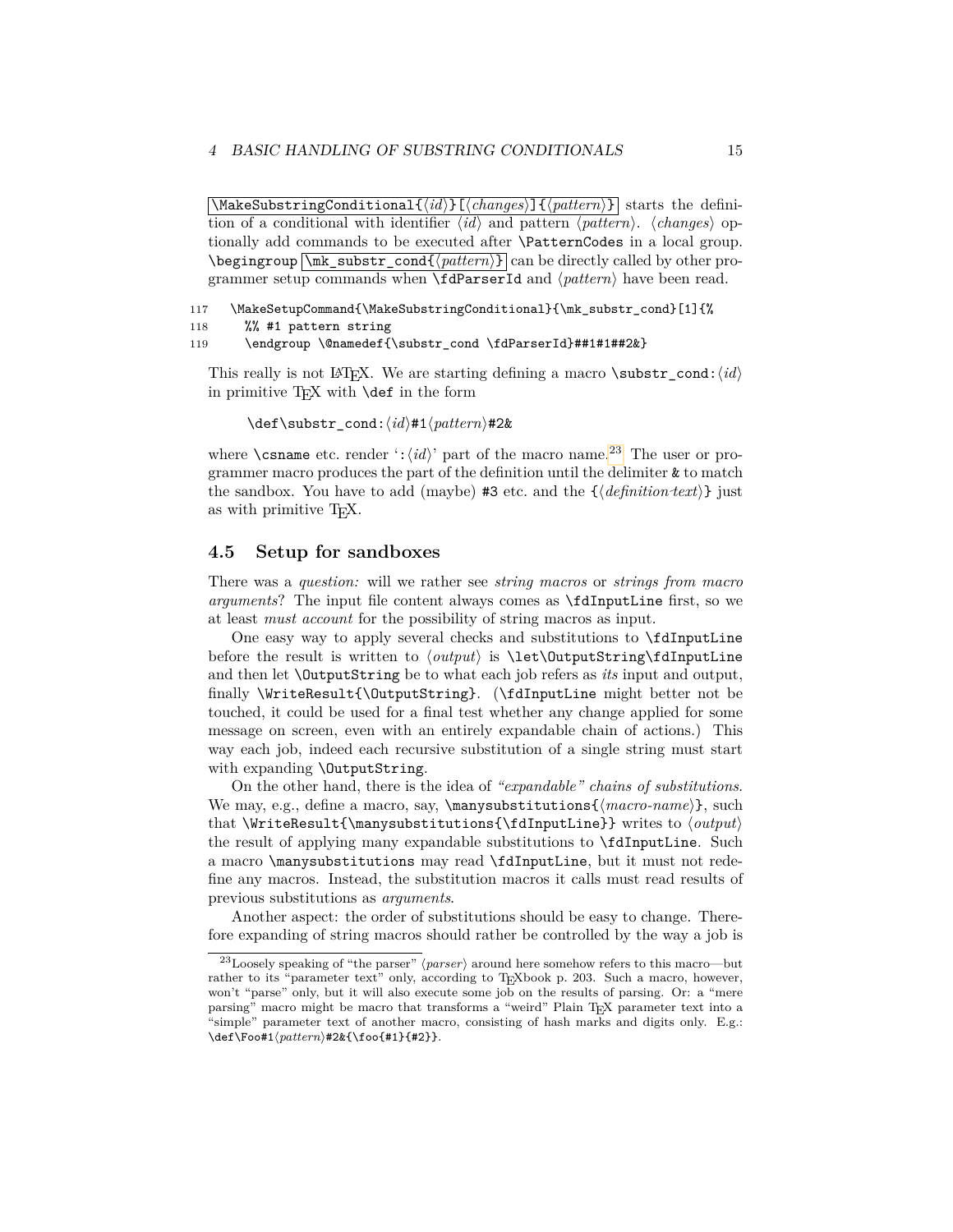*called*, not right here at the *definition* of the job. For this reason, a variant of the sandbox builder expanding some macro was given up.

setup\_substr\_cond is the name space for macros that build sandboxes and initialize arguments for conditional macros.

120 \def\setup\_substr\_cond{setup\_substr\_cond:}

 $\overline{\mathrm{Makes}$ etupSubstringCondition $\{ \langle id \rangle\}$ [ $\langle changes \rangle$ ] $\{ \langle pattern \rangle\}$  $\{ \langle more-args \rangle\}$ 

—same  $\langle id \rangle$ ,  $\langle changes \rangle$ ,  $\langle patterns \rangle$  as for **\MakeSubstringConditional** (this is bad, there may be NakeSubstringConditional\*{ $\langle more-args\rangle$ }  $]$ —creates the corresponding sandbox, by default without tilde wrap.  $\langle more-args\rangle$  may contain  ${\{\text{\#1}\}}$  to store the string that was tested, also  ${\{\langle id \rangle\}}$  for calling repetitions and  $\{\langle pattern \rangle\}$  for screen or log informations.

121 \MakeSetupCommand{\MakeSetupSubstringCondition} 122 {\mk\_setup\_substr\_cond}[2]{%

\mk setup\_substr\_cond{ $\langle pattern \rangle$ }{ $\langle more-args \rangle$ } can be directly called by other programmer setup commands after **\fdParserId** and  $\langle pattern \rangle$  have been read.

123 %% #1 pattern string

```
124 %% #2 additional arguments, e.g., '{#1}' to keep tested string
```

```
125 \endgroup
```

```
126 \expandafter \protected@edef %% protected 2011/11/21
```
... keeps \protect instead of just not expanding, but I cannot implement \UseBlogLigs otherwise right now.

127 \csname \setup\_substr\_cond \fdParserId \endcsname ##1{% 128 \noexpandcsname \substr\_cond \fdParserId \endcsname

By \edef, the name of the substring conditional is stored here as a single token. The rest of the sandbox follows.

129 **##1\FD\_noexpand~#1\dollar\_tilde&#2}%** 

 $\leftarrow$  \noexpand<sup>\*</sup> as before v0.5 replaced for v0.51 according to Sec. [4.7.](#page-16-1)

130 \let\dollar\_tilde\sandbox\_dollar}

If a tilde ˜ has been used instead of \$, the default is restored.

```
131 \def\sandbox dollar{$}
```

```
132 \let\dollar_tilde\sandbox_dollar
```
The following general tool  $\nabla$ **noexpandcsname** has been used (many definitions in latex.ltx could have used it):

```
133 % \def\make_not_expanding_cs#1{%
```
134 % \expandafter \noexpand \csname #1\endcsname}

 $\leftarrow 2011/11/20 \rightarrow$ 

135 \def\noexpandcsname{\expandafter\noexpand\csname}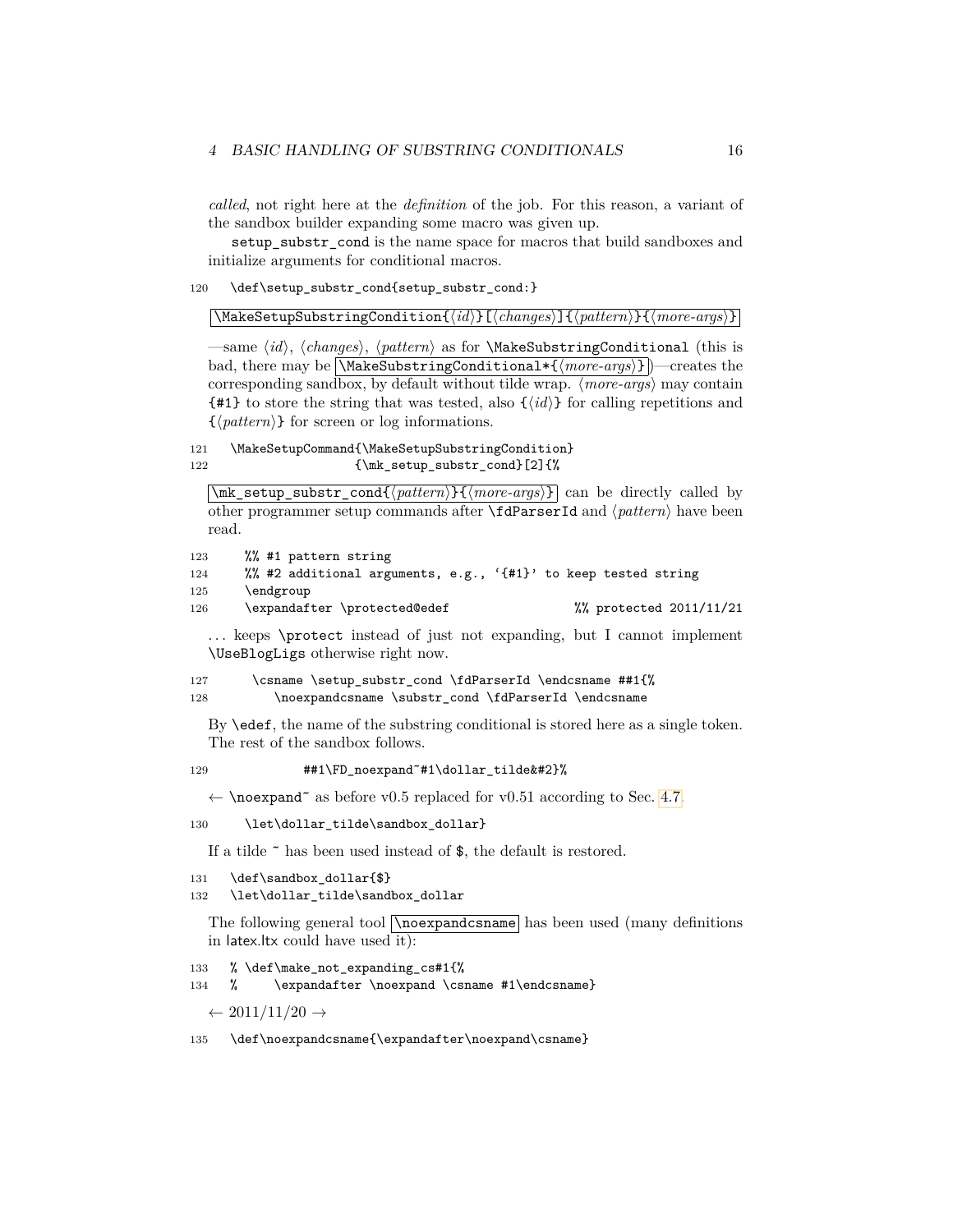#### <span id="page-16-0"></span>**4.6 Getting rid of the tildes**

 $\left[ \Delta E^* \right]$ TildeGobbles can be used to suppress dummy patterns (contained in  $\langle \overline{\langle split2 \rangle} \rangle$  in \writeing or with \edef. ... will probably become obsolete ... however, it is helpful in that you needn't care whether there is a dummy wrap left at all. (2009/04/13)

136 \newcommand{\TildeGobbles}{} \def\TildeGobbles#1\${}

\RemoveDummyPattern is used to remove the dummy pattern *immediately*, not waiting for \writeing or other "total" expansion:

137 \newcommand{\RemoveDummyPattern}{} \def\RemoveDummyPattern#1<sup>~</sup>#2\${#1}

\RemoveDummyPatternArg $\langle macro\rangle{\langle arg\rangle}$  executes \RemoveDummyPattern in the next argument:

138 \newcommand\*{\RemoveDummyPatternArg}[2]{% 139 \expandafter #1\expandafter {\RemoveDummyPattern #2}}

\RemoveTilde is used to remove the tilde that separated the dummy pattern from  $\langle split1 \rangle$ .

140 \newcommand{\RemoveTilde}{} \def\RemoveTilde#1˜{#1}

 $\Re$ Phargharg $\langle macro\rangle$ { $\langle arg\rangle$ } executes  $\Re$ **executes** in the next argument:

```
141 \newcommand*{\RemoveTildeArg}[2]{%
```
142 \expandafter #1\expandafter {\RemoveTilde #2}}

#### <span id="page-16-1"></span>**4.7 Alternative Setup**

blog.sty v0.7—"ligatures"—has problems with the tilde. We call a different setup by  $\Gamma$ ilde and go back to the original one by  $\Gamma$ ilde (which, however, works only for new processing jobs and processing another file—at present,  $\overline{TODO} 2011/11/21$ :

```
143 \newcommand*{\FDnormalTilde}{%
144 \let\FD_noexpand\noexpand $%, v0.51
  v0.5 had a modification of \tilde{\ } that corrupted typesetting.
```

```
145 \let\RemoveTilde\FD_remove_normal_tilde}
146 \let\FD_remove_normal_tilde\RemoveTilde
147 \FDnormalTilde
148 \newcommand*{\FDpseudoTilde}{%
149 \def\FD_noexpand~{\noexpand\pseudo_tilde}% % \% w0.51
150 \let\RemoveTilde\FD_remove_pseudo_tilde}
151 \def\FD_remove_pseudo_tilde#1\pseudo_tilde{#1}
```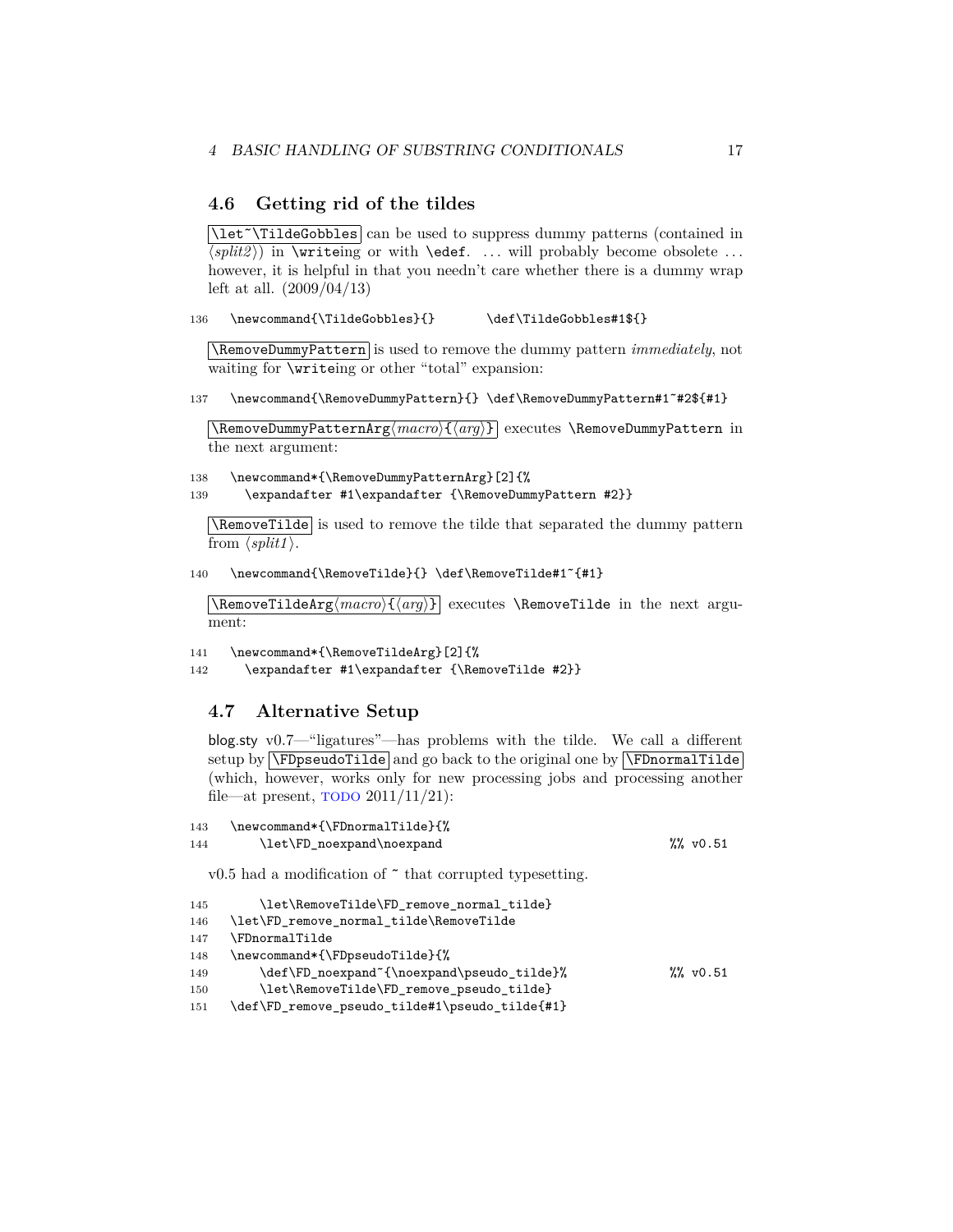TODO 2012/01/20: This way outer braces of splits or the target token list are removed. With blog.sty, this has been relevant for displaying code only (where using source braces for displaying braces, instead of using  $\setminus \{$  and  $\setminus \}$ , it was a bad habit anyway). In order to fix this, the target token list must be surrounded with some additional dummy things, and **\RemoveTildeArg** must add another trick.

#### <span id="page-17-0"></span>**4.8 Calling conditionals**

 $\overline{\text{PrecessStringWith}\{\text{target-string}\}\{\text{id}\}\}\$  builds the sandbox to search  $\langle target\text{-}string \rangle$  for the  $\langle pattern \rangle$  associated with the parser-conditional that is identified by  $\langle id \rangle$ , the sandbox then calls the parser.

```
152 \newcommand*{\ProcessStringWith}[2]{%
```

```
153 \csname \setup_substr_cond #2\endcsname{#1}}
```
 $\Pr{\langle string\text{-}macro}\{\langle id \rangle\}$  does the same but with a *macro*  $\langle string\text{-}macro \rangle$  (like \fdInputLine or \OutputString) that stores the string to be tested.  $\Gamma\left\{\theta\right\}$  with a token list parameter or register  $\langle \text{toks} \rangle$  may be used as well.

```
154 \newcommand*{\ProcessExpandedWith}[2]{%
```

```
155 \csname \setup_substr_cond #2\expandafter \endcsname
156 \expandafter{#1}}
```
I would have preferred the reversed order of arguments which seems to be more natural, but the present one is more efficient. Macros with reversed order are currently stored after \endinput in section [8,](#page-24-2) maybe they once return.

Anyway, most desired will be  $\overline{\P$ rocessInputWith $\{\langle id \rangle\}$  just applying to \fdInputLine:

```
157 \newcommand*{\ProcessInputWith}[1]{%
158 % \csname \setup_substr_cond #1\expandafter \endcsname
159 % \expandafter{\fdInputLine}}
160 % %% (Definition almost copied for efficiency.)
161 \ProcessExpandedWith\fdInputLine{#1}} %% 2011/11/21
```
TODO: error when undefined 2009/04/07

#### <span id="page-17-1"></span>**4.9 Copy jobs**

A job identifier  $\langle id \rangle$  may also be considered a mere *hook*, a *placeholder* for a parsing job. What function actually is called may depend on conditions that change while reading the  $\langle input \rangle$  file.  $\langle \text{CopyFDconditionFromTo} \{ \langle \text{id1} \rangle \} \{ \langle \text{id2} \rangle \} \vert$  *creates or redefines a sandbox builder* with identifier  $\langle id2 \rangle$  that afterwards behaves like the sandbox builder  $\langle id1 \rangle$ . So you can store a certain behaviour as  $\langle id1 \rangle$  in advance in order once to change the behaviour of  $\langle id2 \rangle$  into that of  $\langle id1 \rangle$ .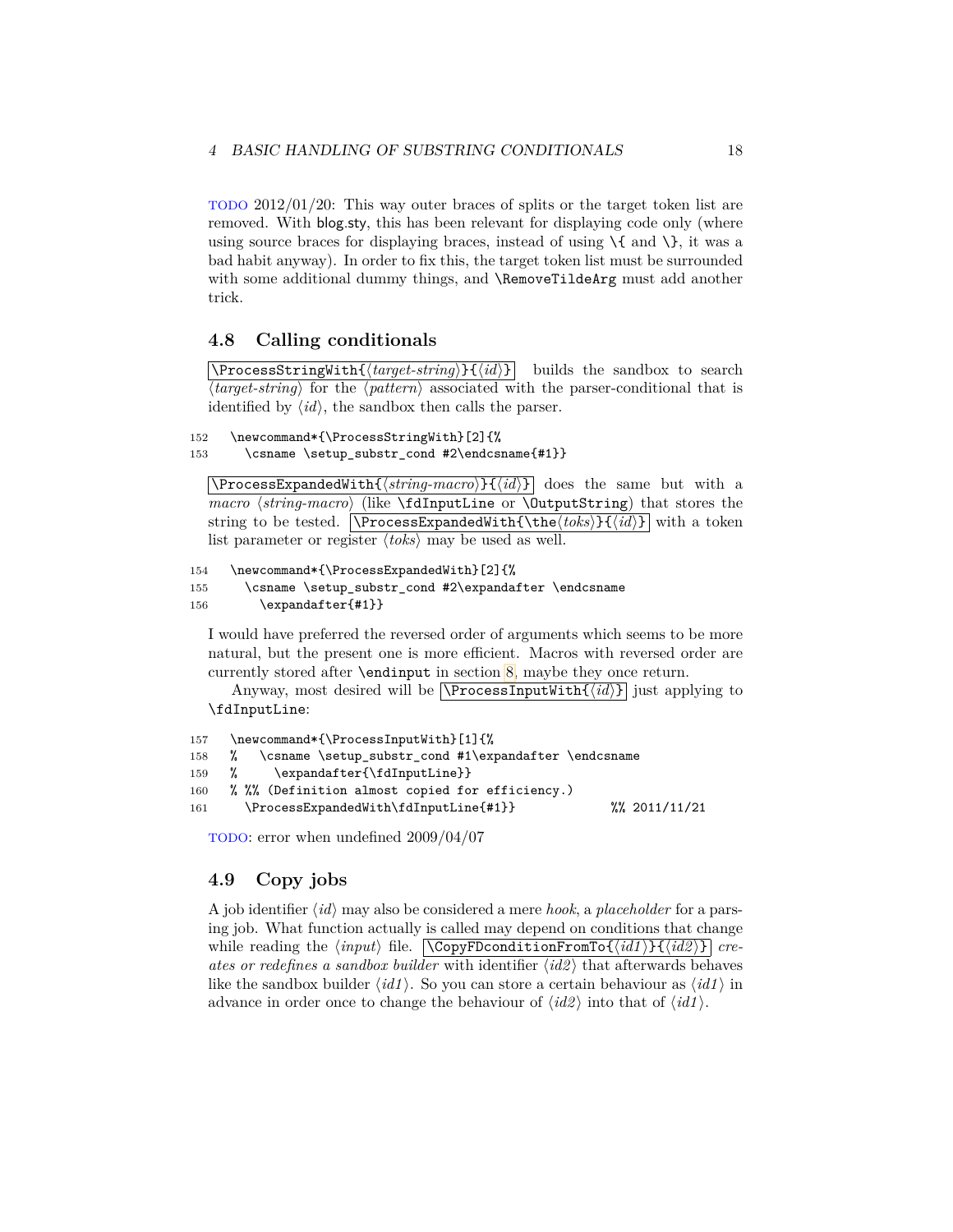#### 5 PROGRAMMING TOOLS 19

```
162 \newcommand*{\CopyFDconditionFromTo}[2]{%
163 \expandafter \let
164 \csname \setup_substr_cond #2\expandafter \endcsname
165 \csname \setup_substr_cond #1\endcsname}
```
(Only the *sandbox* is copied here—what about changing conditionals?)

An "almost" example is typesetting documentation from a package file where the "Legalese" header might be typeset verbatim although it is marked as "comment." (The present example changes "hand-made" macros instead.)

This feature could have been placed more below as a "programming tool."

### <span id="page-18-0"></span>**5 Programming tools**

#### <span id="page-18-1"></span>**5.1 Tails of conditionals**

When creating complex *expandable* conditionals, this may amount to have primitive \if . . . \fi conditionals nested quite deeply, once perhaps too deep for TEX's memory. To avoid this, you can apply the common \expandafter trick which finishes the current  $\iota$  ...  $\iota$  before an inside macro is executed (cf. TEXbook p. 219 on "tail recursion").

Internally tests whether certain strings are present at certain places will be carried out by tests on emptiness or on starting with  $\tilde{\ }$ . E.g., "#1 =  $\langle split1 \rangle$ empty" indicates that either the  $\langle pattern \rangle$  starts a line or the line is empty altogether (this must be decided by another test).

 $\left[\Pi\text{FDempty}\{\langle arg \rangle\} \{\langle when-empty \rangle\} \right]$  is used to test  $\langle arg \rangle$  on emptyness (without expanding it):

```
166 \newcommand*{\IfFDempty}[1]{%
167 \ifx$#1$\expandafter \@firstoftwo \else
168 \expandafter \@secondoftwo \fi}
```
 $\overline{\text{IfFDinputEmpty}{{\langle when-empty\rangle}}{\langle when-not-empty\rangle}}$  is a variant of the previous to execute  $\langle when\text{-}empty \rangle$  if the loop processing  $\langle input \rangle$  finds an empty line—otherwise  $\langle when\text{-}not\text{-}empty\rangle$ .

```
169 \newcommand*{\IfFDinputEmpty}{%
170 \ifx\fdInputLine\@empty \expandafter \@firstoftwo \else
171 \expandafter \@secondoftwo \fi}
```
 $\left[\Pi_{\text{FDdollar}}\{\langle \text{arg}\rangle\}\right]$ *is* another variant, testing  $\langle split2 \rangle$  for being  $\$ , main indicator of there is a match anywhere in  $\langle target \rangle$  (as opposed to starting or ending match):

```
172 \newcommand*{\IfFDdollar}[1]{%
173 \ifx$#1\expandafter \@firstoftwo \else
174 \expandafter \@secondoftwo \fi}
```
It is exemplified and explained in section [6.](#page-20-1) (The whole policy requires that ˜ remains active in any testing macros here!)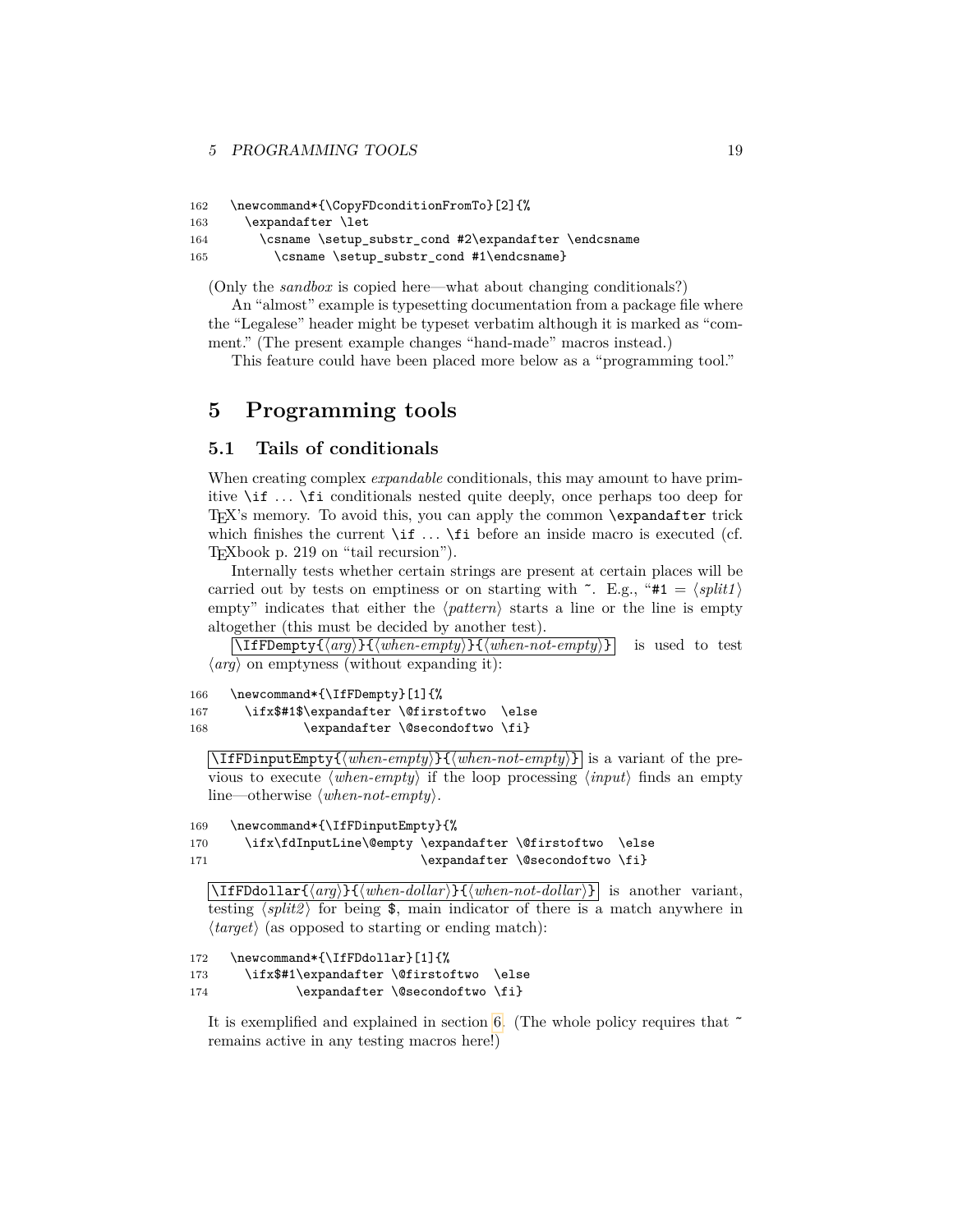However, you might always just type the replacement text (in one line) instead of such an  $\setminus$ If ... (for efficiency ...)

If expandability is not desired, you can just chain macros that rework (so re-define) \OutputString or so.

2009/04/11: tending towards combining . . . Keeping empty input and empty arguments apart is useful in that *one* test of emptiness per input line should suffice—it may be left open whether this should be the first of all tests ...

 $\overline{\LARGE{\text{If}}$  **FDpreviousInputEmpty** $\{\langle when\text{-}empty\}\}$  $\overline{\{\langle when\text{-}not\text{-}empty\}\}\$  $\overline{\{\langle v0.42\}\}}$  is a companion of \IfFDpreviousInputEmpty referring to \fdInputLine as of the *previous* run of the loop in \ProcessFileWith, cf. section [3.2,](#page-8-0) where its choice among its two arguments is determined. It is initialized as follows:

#### 175 \newcommand\*{\IfFDpreviousInputEmpty}[2]{#2}

—which is same as

#### 176 \let\IfFDpreviousInputEmpty\@secondoftwo

... working like false, somewhat. Together with **\IfFDinputEmpty**, it can be used to compress multiple adjacent empty lines into a single one when copying a file.

#### <span id="page-19-0"></span>**5.2 Line counter**

A LATEX counter fdInputLine may be useful for screen or log messages, moreover you can use it to control processing of the  $\langle input \rangle$  file "from outside," not dependent on what the parsing macros find. The header of the file might be typeset verbatim, but we may be too lazy to define the "header" in terms of what is in the file. We just decide that the first  $\dots$  lines are the "header," even without counting just trying whether the output is fine. It may be necessary to change that number manually when the header changes.

You also can insert lines in  $\langle output \rangle$  which have no counterpart in  $\langle input \rangle$ —if you know what you are doing. With makedoc, there is a hook \EveryComment that can be used to issue commands "from outside" at a place where executing the command is safe or appropriate.

177 \newcounter{fdInputLine}

You then must insert **\CountInputLines** in the second argument of \ProcessFileWith (or in a macro called from there) so that the counter is stepped.

#### 178 \newcommand\*{\CountInputLines}{\global\advance\c@fdInputLine\@ne}

At present the counter is reset by \ProcessFileWith, this may change.

 $\left[ \left( \frac{\theta}{\theta} \right) \frac{\theta}{\theta} \right]$ , when called from the processing loop (second argument of \ProcessFileWith) issues  $\langle true \rangle$  commands if  $\valu\in\fdInputLine\}/relation\/number\$  is true, otherwise  $\{false\}$ .  $\langle relation \rangle$  is one out of  $\leq, \leq, \geq$ .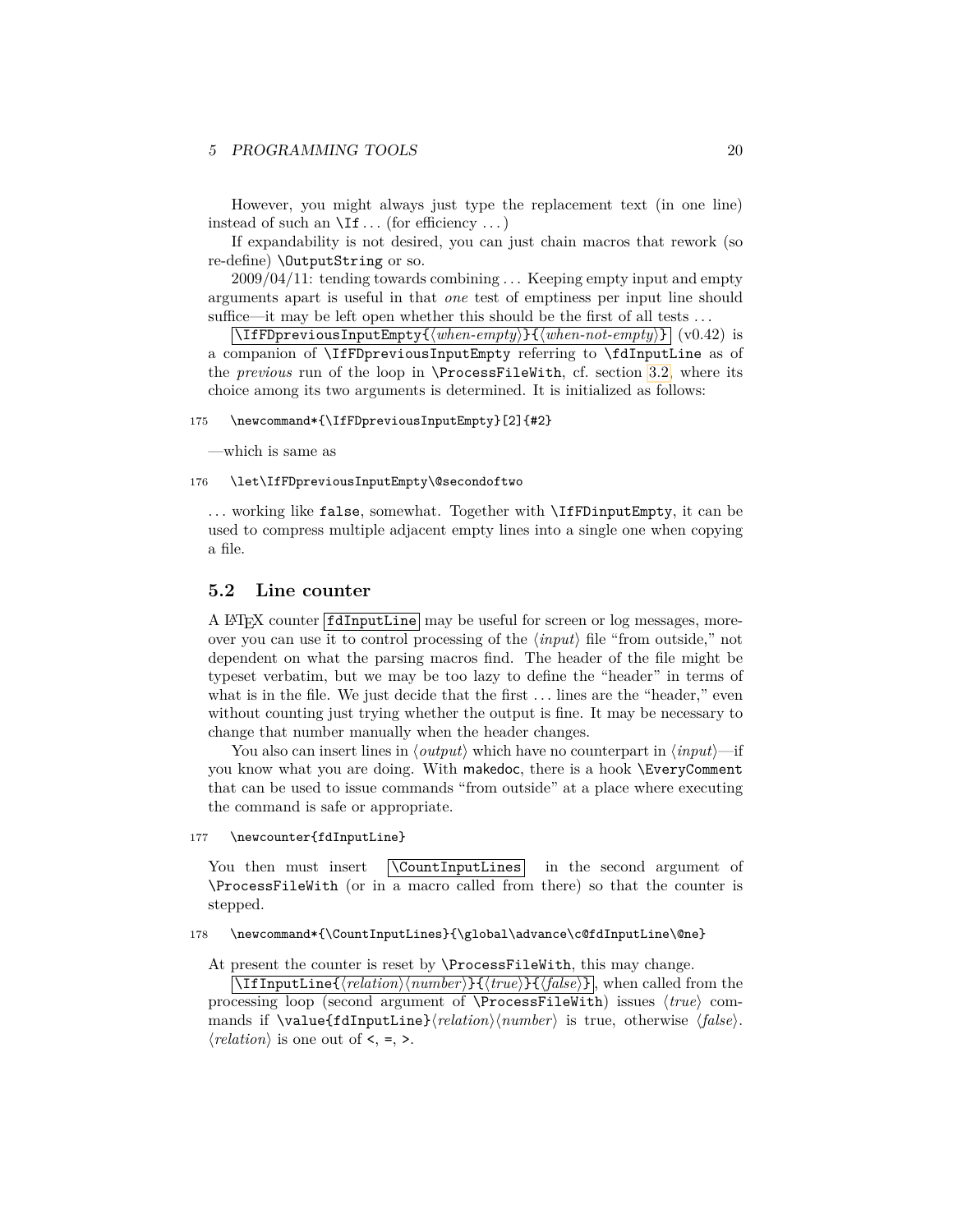```
179 \newcommand*{\IfInputLine}[1]{%
```
180 \ifnum\c@fdInputLine#1\relax \expandafter \@firstoftwo

#### 181 \else \expandafter \@secondoftwo \fi}

#### <span id="page-20-0"></span>**5.3 "Identity job"** LEAVE **and "default job"** \*

The job with identifier LEAVE *leaves* an (expandable) chain of jobs (as expandable replacement in section [6\)](#page-20-1) and *leaves* the processed string without changing it and without the braces enclosing it:

```
182 \expandafter \let
183 \csname \setup_substr_cond LEAVE\endcsname \@firstofone
```
I.e., \ProcessStringWith{ $\{string\}$  {LEAVE} expands to  $\{string\}$  . . . (Indeed!)

LEAVE is used for "chaining" jobs—there will be a routine (Sec. [6.3\)](#page-22-0) to define the action of a job, including what job to run *next* after the present one has been finished. Using this routine, the final job will call LEAVE.

 $\overline{\ast}$  may be considered a "meta-job"—it does not directly set up a sandbox, it just "redirects" to the job that has been declared most recently. When job ids are assigned automatically, with \* you can call that job without knowing its actual id:

```
184 \@namedef{\setup_substr_cond*}{%
185 \csname \setup_substr_cond \fdParserId \endcsname}
```
As an important example, when all the jobs in the chain are expandable, you can call the chain by

```
\WriteResult{\ProcessInputWith{*}}
```
in the body of the file processing loop (Sec. [3.2\)](#page-8-0). TODO: test!

### <span id="page-20-1"></span>**6 Setup for expandable chains of replacements**

By the following means, you can create macros (\Transform among them) such that, e.g.,

#### \edef\OutputString{\Transform{*{string*}}}

renders \OutputString the result of applying a chain (sequence) of stringwise replacements to  $\langle string \rangle$ . You can even write a transformed input  $\langle string \rangle$ to a file without defining anything after  $\read_{\text{t}}$ ... In this case however, you don't get any statistical message about what happened or not. With \edef\OutputString you can at least issue some changed! or left! (maybe \message{!} vs. \message{.}). There is an application in makedoc for "typographical upgrading" from plain text to TEX input.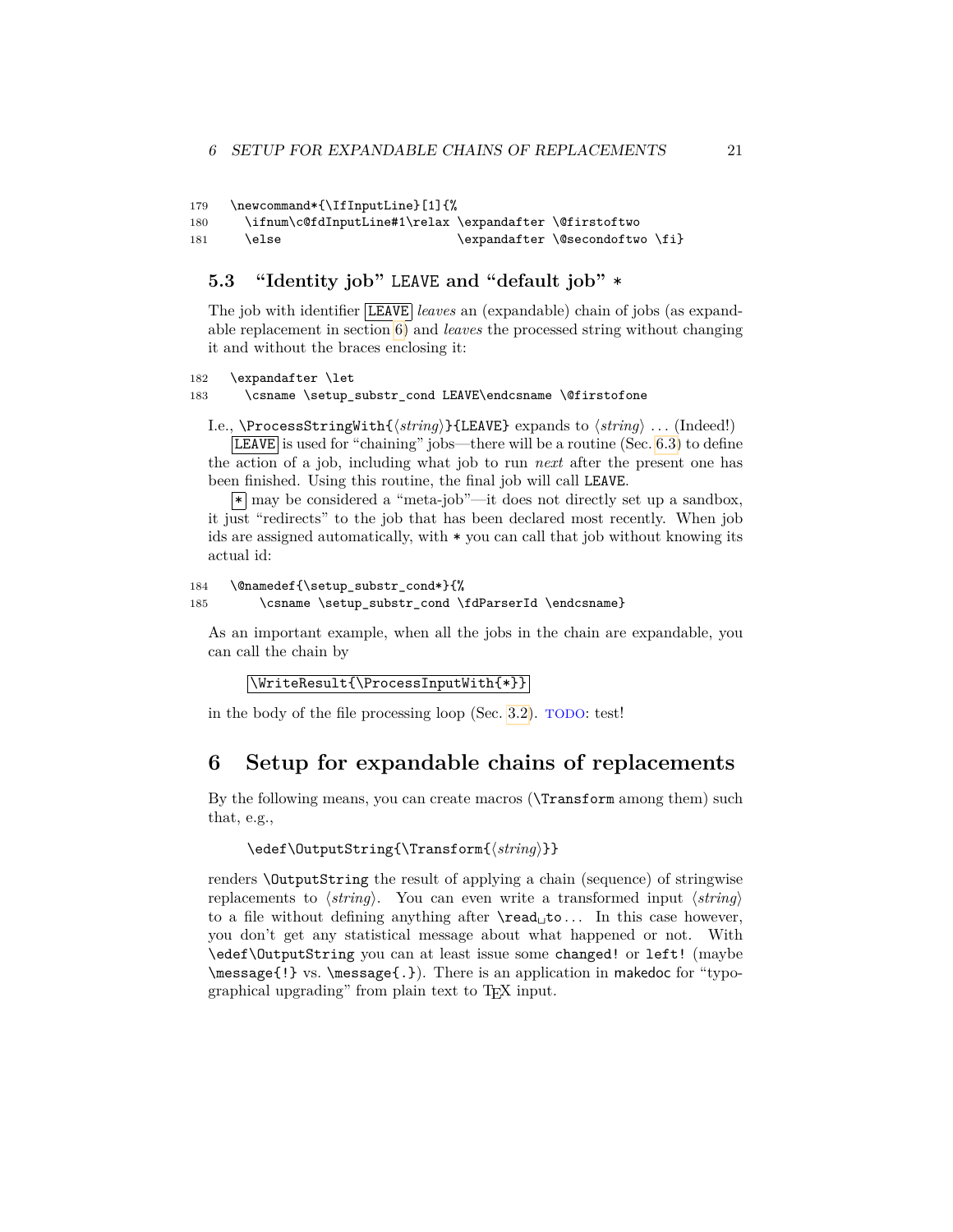#### <span id="page-21-0"></span>**6.1 The backbone macro**

 $\Gamma$  all chain expandable will be the backbone of the replacements. It is called by some parsing macro  $\langle parser \rangle$  and receives from the latter  $\langle split1 \rangle = \text{\#1}$ and  $\langle split2 \rangle = 42$ .  $\#3$  is the result of what happened so far.

```
186 \def\repl_all_chain_expandable#1#2#3#4#5#6{%
187 %% #1, #2 splits, #3 past, #4 substitute,
188 %% #5 repeat parser, #6 pass to
189 % \ifx˜#2\expandafter\@firstoftwo\else\expandafter\@secondoftwo\fi
```
The previous line (or something similar!?) would be somewhat faster, but let us exemplify \IfFDdollar from section [5.1](#page-18-1) instead:

#### 190 \IfFDdollar{#2}%

If #2 starts with \$—with category code 3, "math shift"!, it *is* \$, due to not reading \$ from input with its standard category code 3 and the sandbox construction (where \$ appears with its standard category code). And this is the case *exactly* when the  $\langle pattern \rangle$  from  $\langle parser \rangle$  didn't match, again due to the input category codes. Now on *no* match, the sandbox builder #6 is called with target string #3#1 where the last tested string is attached to previous results. The ending  $\tilde{\ }$  is removed, #6 inserts a new wrap for the new dummy pattern.

#### 191 {\RemoveTildeArg #6{#3#1}}%

Otherwise ... the *sandbox builder*  $\langle \mathit{sandbox} \rangle$  (that will be shown below) that called  $\langle parser \rangle$  initialized #5 to be that  $\langle parser \rangle$  itself. ( $\langle parser \rangle$  otherwise wouldn't know who it is.) So  $\langle parser \rangle$  calls itself with another sandbox #2&. Note that #2 contains  $\lq$ <sup>'</sup> $\lq$ *(pattern*)\$' due to the initial  $\langle \mathit{sandbox} \rangle$  building.

#### 192 {#5#2&{#3#1#4}{#4}#5#6}}

#4 is the replacement string that  $\langle \text{sandbox} \rangle$  passed to  $\langle \text{parse} \rangle$ . The first argument after the  $\&$  is previous stuff plus the recently skipped  $\langle split1 \rangle$  plus #4 replacing the string  $\langle pattern \rangle$  that was matched.

Finally, #5 and #6 again "recall" (*parser*) and the sandbox builder to which to change in case of no other match.

#### <span id="page-21-1"></span>**6.2 The basic setup interface macro**

#### $\mathcal{N}$ MakeExpandableAllReplacer{ $\{id\}$  [ $\langle chng \rangle$ ] $\{ \langle find \rangle$ }{ $\langle replace \rangle$ }{ $\{id-next\}$ }

creates sandbox and parser with common identifier  $\langle id \rangle$  and search pattern  $\langle \text{find} \rangle$ . Each occurrence of  $\langle \text{find} \rangle$  will be replaced by  $\langle \text{replace} \rangle$ . When  $\langle \text{find} \rangle$ is not found, the sandbox builder for  $\langle id\text{-}next\rangle$  is called. This may be another replacing macro of the same kind. To return the result without further trans-formations, call job LEAVE (section [5.3\)](#page-20-0). Optional argument  $\langle chnq \rangle$  changes category codes locally for reading  $\langle \text{find} \rangle$  and  $\langle \text{replace} \rangle$ .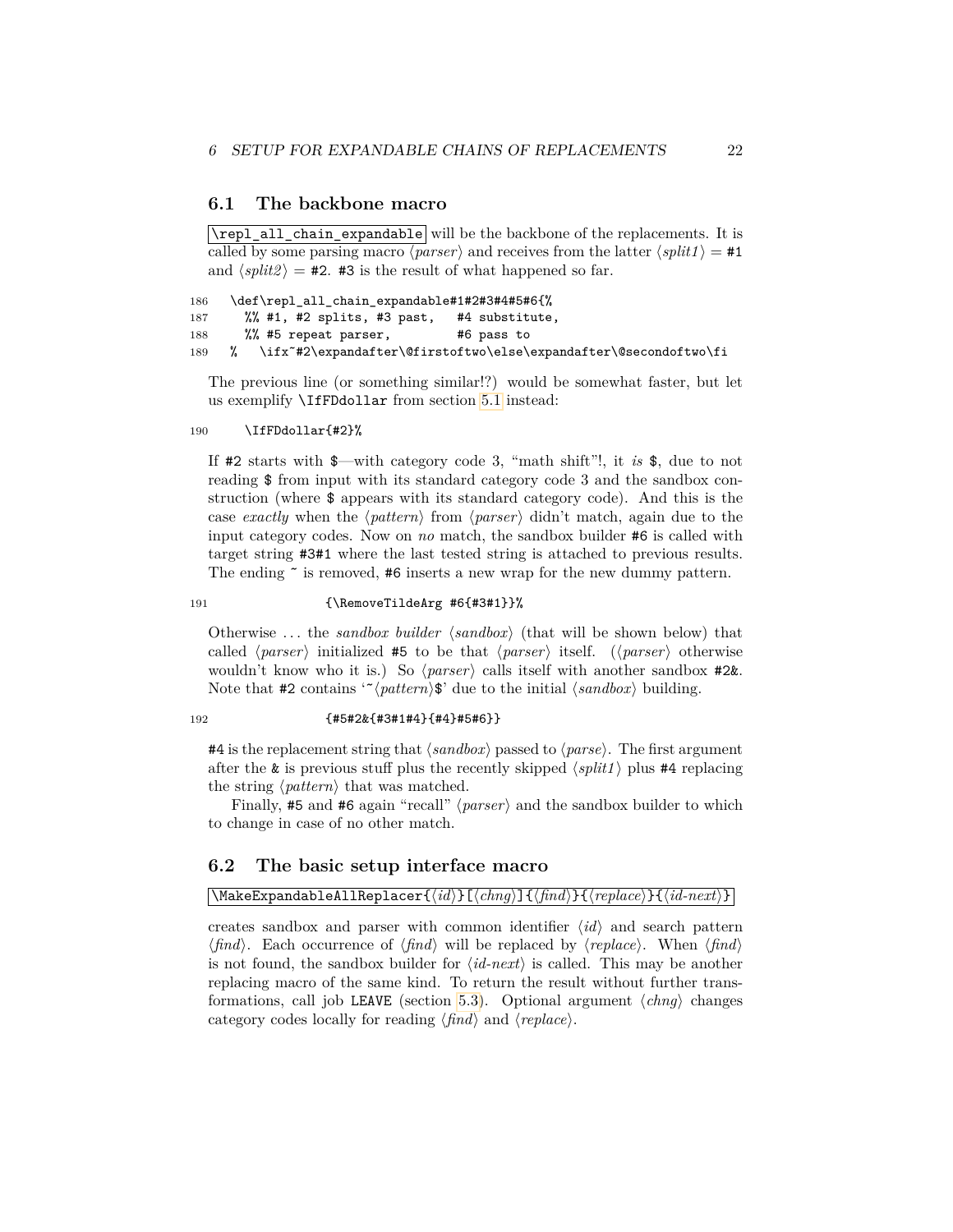```
193 \MakeSetupCommand{\MakeExpandableAllReplacer}
194 {\mk_setup_xpdbl_all_repl}[3]{%
195 %% #1 pattern, #2 substitute, #3 pass to
196 \endgroup
```
We take pains to call next jobs by single command strings and store them this way, not by \csname, as \ProcessStringWith would do it. \edef\@tempa is used for this purpose, but . . .

| 197 | \protected@edef\@tempa{%             | %% protected 2011/11/21 |  |
|-----|--------------------------------------|-------------------------|--|
| 198 | \noexpand\mk_setup_substr_cond{#1}{% |                         |  |
| 199 | ${+142}$                             |                         |  |
| 200 | \noexpand\noexpand                   |                         |  |

That \edef\@tempa must *not expand* tokens computed from \csname etc. Moreover, expansion of the parser commands must be avoided another time when \@tempa is executed.

| 201 | \noexpandcsname \substr cond \fdParserId \endcsname |
|-----|-----------------------------------------------------|
| 202 | \noexpand\noexpand                                  |
| 203 | \noexpandcsname \setup_substr_cond #3\endcsname}}%  |

Those internal setup commands start with \endgroup to switch back to standard category codes. We must match them here by \begingroup.

```
204 \begingroup \@tempa
205 \begingroup \mk_substr_cond{#1}{%
206 \repl_all_chain_expandable{##1}{##2}}}
```
The final command is the one that we explained first.

#### <span id="page-22-0"></span>**6.3 Automatic chaining**

With  $v0.31$ ,

```
\text{PrependExpandableAllReplacer}(\text{id}) \{\langle \text{find} \rangle\} \{\langle \text{find} \rangle\}
```
was hoped to be a slight relief in composing replacement chains. It does something like invoking **\MakeExpandableAllReplacer** with  $\langle prev\text{-}setup\text{-}id \rangle$  for the last  $\langle next-id \rangle$  argument where  $\langle prev-setup-id \rangle$  is the  $\langle id \rangle$  of the job that was set up most recently. If you have adjacent lines

```
\MakeExpandableAllReplacer{\langle id - 0 \rangle}{\langle f, nd - 0 \rangle}{\langle s, u, b \rangle}{LEAVE}
\PPrependExpandableAllReplacer{\langle id - 1 \rangle}{\langle find - 1 \rangle}{\langle subset - 1 \rangle}
\PPrependExpandableAllReplacer{\langle id - 2 \rangle}{\langle find - 2 \rangle}{\langle subst - 2 \rangle}
```
and call  $\langle id - 2 \rangle$ , it will call  $\langle id - 1 \rangle$ , and the latter will call  $\langle id - 0 \rangle$ . So you can reorder the chain by moving \Prepend. . . lines.

With v0.5,  $\text{PrependExpandableAllReplace*}$   $\{\langle cat\rangle\}$   $\{\langle find\rangle\}$   $\{\langle replace\rangle\}$ saves you from inventing and typing  $\langle id \rangle$ , it is automatically generated; or the \* replaces the  $\langle id \rangle$  argument.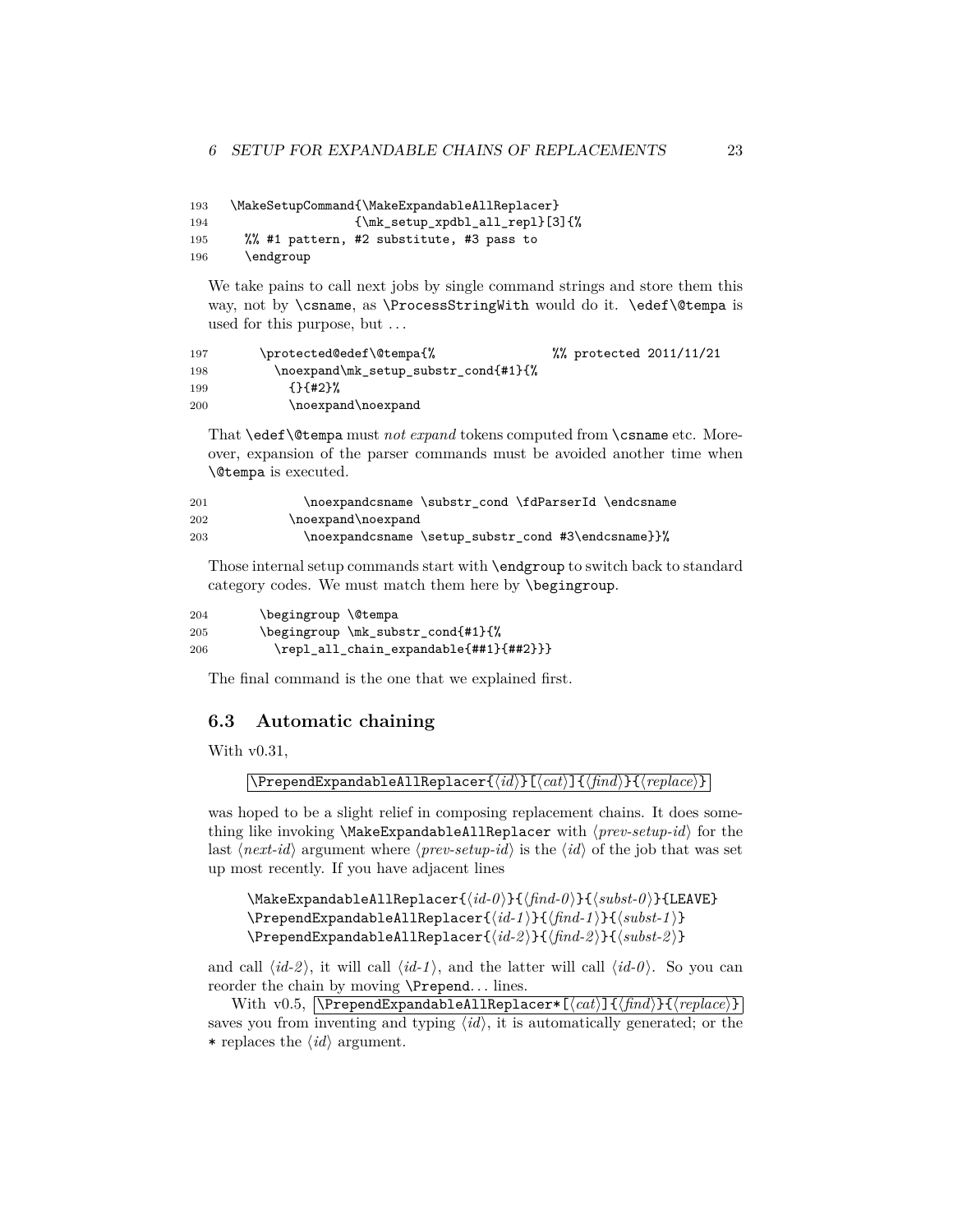| 207 | \newcommand*{\PrependExpandableAllReplacer}{%          |
|-----|--------------------------------------------------------|
| 208 | \let\fdParserId_before\fdParserId                      |
| 209 | \@ifstar{\stepcounter{fd_line_job}%                    |
| 210 | \edef\@tempa{%                                         |
| 211 | \noexpand\StartFDsetup                                 |
| 212 | \noexpand\prep_xpdbl_all_repl                          |
| 213 | {\number\value{fd_line_job}}}%                         |
| 214 | \@tempa}%                                              |
| 215 | ${\Set{HBsetup\preceq xpdbl_all_repl}}$                |
| 216 | \newcommand*{\prep_xpdbl_all_repl}[2]{%                |
| 217 | \mk_setup_xpdbl_all_repl{#1}{#2}{\fdParserId_before}}% |
| 218 | %% #1 pattern, #2 substitute, #3 pass to               |

As of  $2012/11/13$ , mdoccorr.cfg uses \do as a shorthand for

\PrependExpandableAllReplacer\*

\do sometimes has not been defined at that moment, then

\renewcommand\*{\do}{\PrependExpandableAllReplacer\*}

fails. To make it working (or superfluous):

219 \gdef\do{\PrependExpandableAllReplacer\*}

\StartPrependingChain makes \MakeExpandableReplacer superfluous, in the sense that the above chain setup can be achieved as well like this:

```
\StartPrependingChain
\PrependExpandableAllReplacer{\langle id - 0 \rangle}{\langle find - 0 \rangle}{\langle subst - 0 \rangle}
\PPrependExpandableAllReplacer{\langle id - 1 \rangle}{\langle find - 1 \rangle}{\langle subset - 1 \rangle}
\PPrependExpandableAllReplacer{\langle id - 2 \rangle}{\langle find - 2 \rangle}{\langle subst-2 \rangle}
```
or with v0.5:

```
\StartPrependingChain
\PrependExpandableAllReplacer*{\{ \frac{find-0}{}}{\{ \textit{subst-0} \}}
\PrependExpandableAllReplacer*{\{ \fnd-1 \}}{\{ \nsubst-1 \}}
\PrependExpandableAllReplacer{\langle start \rangle}{\langle find-2 \rangle}{\langle subset-2 \rangle}
```
This adds a code line, but this way you can choose the final "real" job more easily. So you can think of \StartPrependingChain as "initializing a chain of prependments." As to the \* version, the example suggests using an explicit  $\langle id \rangle$  argument finally if you want to invoke the chain explicitly by a line job identity (without counting the declaration lines—however, note job \* according to Sec. [5.3\)](#page-20-0).

```
220 \newcommand*{\StartPrependingChain}{%
221 \def\fdParserId{LEAVE}%
222 \setcounter{fd_line_job}{0}} %% 2011/11/13; TODO \Nameprefix...
223 \newcounter{fd_line_job}
```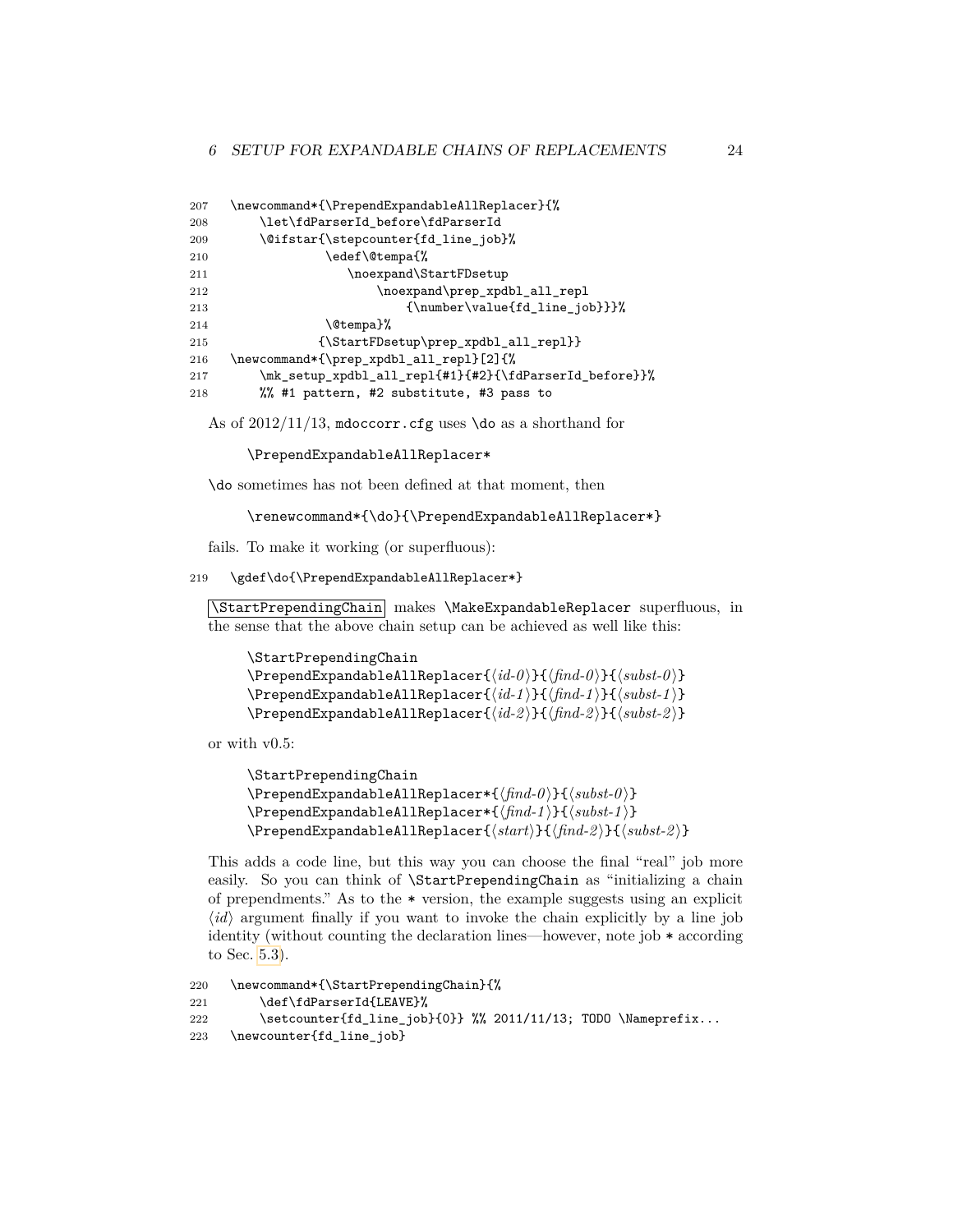#### <span id="page-24-0"></span>**6.4** CorrectHook **launching the replacement chain**

 $\text{MakeDocCorrectHook} \{ \text{string} \}$  belongs to makedoc, but in the meantime (nicetext release 0.3) I have proposed to use it with fifinddo only as well (running files fdtxttex.tpl, fdtxttex.tex). Therefore I offer some simplification \SetCorrectHookJob{h*job-id*i} for defining \MakeDocCorrectHook *here.*

```
224 \newcommand*{\SetCorrectHookJob}[1]{%
225 \def\MakeDocCorrectHook##1{\ProcessStringWith{##1}{#1}}}
```
\SetCorrectHookJobLast just uses the job that was set up most recently.

```
226 \newcommand*{\SetCorrectHookJobLast}
227 {\SetCorrectHookJob\fdParserId}
```
\CorrectedInputLine results from \MakeDocCorrectHook when the latter is applied to \fdInputLine:

```
228 \newcommand*{\CorrectedInputLine}{%
229 \expandafter \MakeDocCorrectHook \expandafter{\fdInputLine}}
```
### <span id="page-24-1"></span>**7 Leave package mode**

We restore the underscore  $\overline{\phantom{a}}$  for math subscripts. (This might better depend on something . . . )

```
230 \PopLetterCat\_ %% 2012/08/27
```

```
231 \endinput
```
TEX ignores the rest of the file when it is *input* "in the sense of \input", as opposed to just reading the file line by line to a macro like \fdInputLine.

### <span id="page-24-2"></span>**8 Pondered**

```
232 %% TODO abbreviated commands (aliases) \MkSubstrCond...
233 %% TODO \@onlypreamble!?
234 \newcommand*{\ApplySubstringConditional}[1]{%
235 %% #1 identifier; text to be searched expected next
236 \csname setup_substr_cond:#1\endcsname}
237 \newcommand*{\ApplySubstringConditionalToExpanded}[1]{% 2009/03/31+
238 \csname setup_substr_cond:#1\expandafter \endcsname \expandafter}
239 \newcommand*{\ApplySubstringConditionalToInputString}[1]{% 2009/03/31+
240 \csname setup_substr_cond:#1\expandafter \endcsname
241 \expandafter {\fdInputLine}}
242 %% TODO or '\OutputString', even '\read' to '\OutputString'!?
243 % \newcommand*{\ApplySubstringConditionalToExpanded}[2]{%
244 % %% note: without assignments, robust!
245 % %% BUT the '\csname ... \expandafter \endcsname' method is faster
246 % \expandafter \reversed_apply_substr_cond
247 % \expandafter {#2}{#1}}
```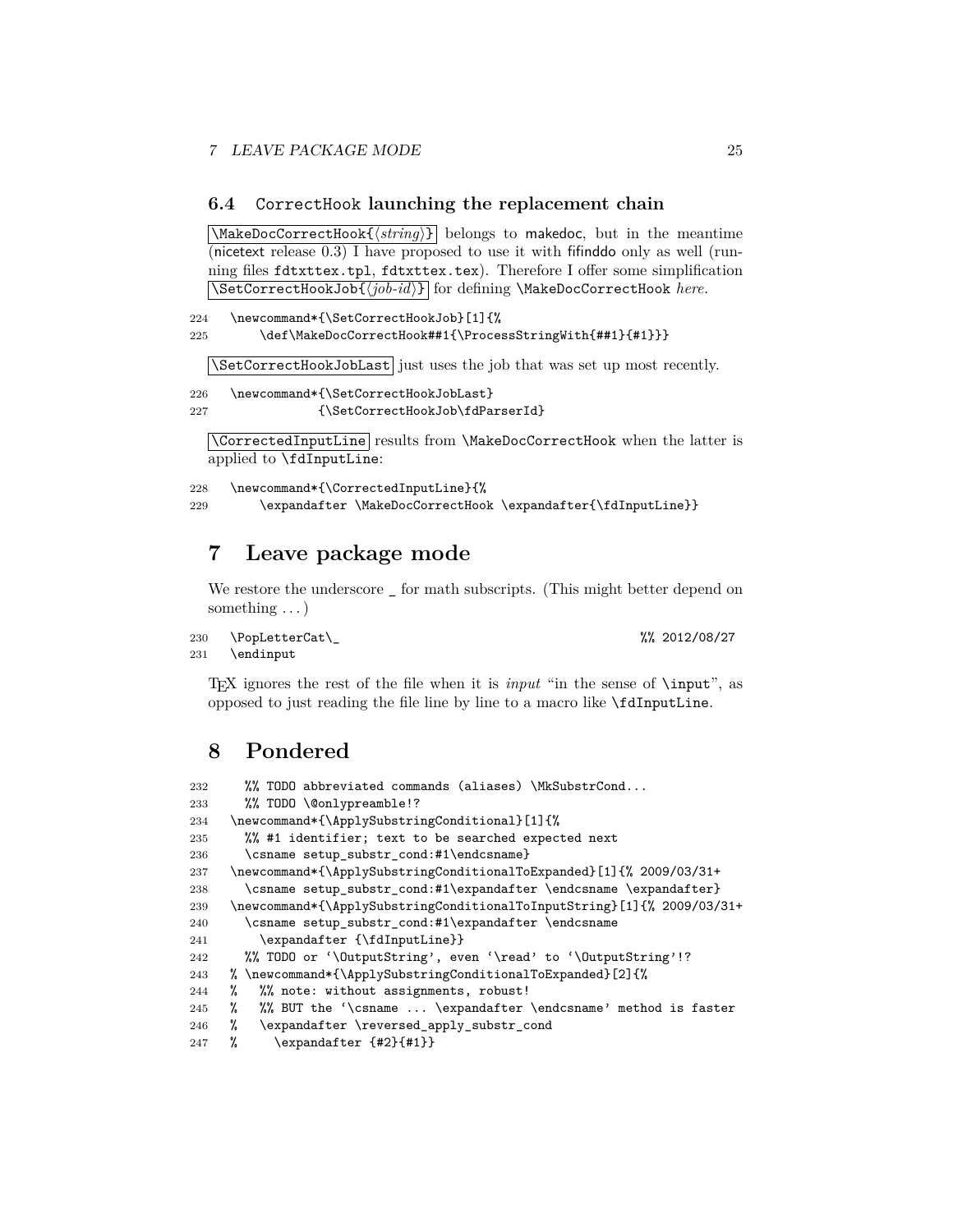### 9 VERSION HISTORY 26

| 248 |   | % \newcommand*{\reversed_apply_substr_cond}[2]{%            |
|-----|---|-------------------------------------------------------------|
| 249 | ℀ | \ApplySubstringConditional{#2}{#1}}                         |
| 250 |   | $\%$ ODER:                                                  |
| 251 |   | %\newcommand*{\expand_attach_arg}[2]{%% 2009/03/31          |
| 252 | ℀ | %% #1 command with previous args, TODO cf. LaTeX3           |
| 253 | ℀ | \expandafter \attach_arg \expandafter {#1}{#2}}             |
| 254 |   | % %% actually #1 may contain more than one token,           |
| 255 | ℀ | %% only first expanded                                      |
| 256 |   | % \newcommand*{\attach_arg}[2]{#2{#1}}                      |
| 257 |   | % \newcommand*{\ApplySubstringConditionalToExpanded} [2] {% |
| 258 | % | \expandafter \attach_arg \expandafter                       |
| 259 | % | {#2}{\ApplySubstringConditional{#1}}}                       |

### <span id="page-25-0"></span>**9 VERSION HISTORY**

| 260 | v0.1  | 2009/04/03   | very first version, tested on morgan.sty                                 |
|-----|-------|--------------|--------------------------------------------------------------------------|
| 261 | v0.2  | 2009/04/05   | counter fdInputLine, \ProvidesFile moved from                            |
| 262 |       |              | \ProcessFile to \ResultFile, \CopyFD,                                    |
| 263 |       |              | category section first, more sectioning,                                 |
| 264 |       |              | suppressing empty code lines before section                              |
| 265 |       |              | titles; discussion, \Delimiters                                          |
| 266 |       | 2009/04/06   | more discussion                                                          |
| 267 |       | 2009/04/07   | more discussion, factored \WriteProvides out from                        |
| 268 |       |              | \ResultFile, \ProcessExpandedWith corrected                              |
| 269 |       | 2009/04/08   | \InputString -> \fdInputline;                                            |
| 270 |       |              | removed \ignorespaces                                                    |
| 271 |       | 2009/04/09   | \WhenInputLine[2] -> \IfInputline[3],                                    |
| 272 |       |              | \ProcessInputWith, typos,                                                |
| 273 |       |              | \WriteProvides message 'with'                                            |
| 274 |       | 2009/04/10   | \make_not_expanding_cs                                                   |
| 275 |       |              | DISCOVERED ''IF SUBSTRING" ALGORITHM WRONG                               |
| 276 |       |              | ( <str1><str2><str1> in <str1><str2>)</str2></str1></str1></str2></str1> |
| 277 | v0.3  | 2009/04/11   | SOME THINGS GIVEN UP EARLIER WILL BE REMOVED,                            |
| 278 |       |              | TO BE STORED IN THE COPY AS OF 2009/04/10                                |
| 279 |       |              | mainly: sandbox setup (tilde/dollar)                                     |
| 280 |       |              | REAL ADDITION: setup for expandable replacing                            |
| 281 |       | 2009/04/12   | played with 'chain' vs. 'sequence';                                      |
| 282 |       |              | plain '', 'cf.', 'etc.' for 'mdcorr.cfg'                                 |
| 283 |       | 2009/04/13   | \RemoveTilde                                                             |
| 284 |       | 2009/04/15   | reworked text, same mistake \in@                                         |
| 285 | v0.31 | 2009/04/21f. | comments on ted, stringstrings                                           |
| 286 |       | 2009/12/28   | "onwards)" !? "safer", not "more safe"                                   |
| 287 |       | 2010/03/10   | the loop starts                                                          |
| 288 |       | 2010/03/17   | corr. t^ete; set up -> setup for                                         |
| 289 |       | 2010/03/18   | TODO EOF, ctan.org/pkg/newfile; non-ASCII                                |
| 290 |       | 2010/03/19   | extended description of \MakeExpandableAll;                              |
| 291 |       |              | $11 - 51$                                                                |
| 292 |       | 2010/03/20   | \ctanpkgref                                                              |
| 293 |       | 2010/03/22   | \StartFDsetup, \Prepend                                                  |
|     |       |              |                                                                          |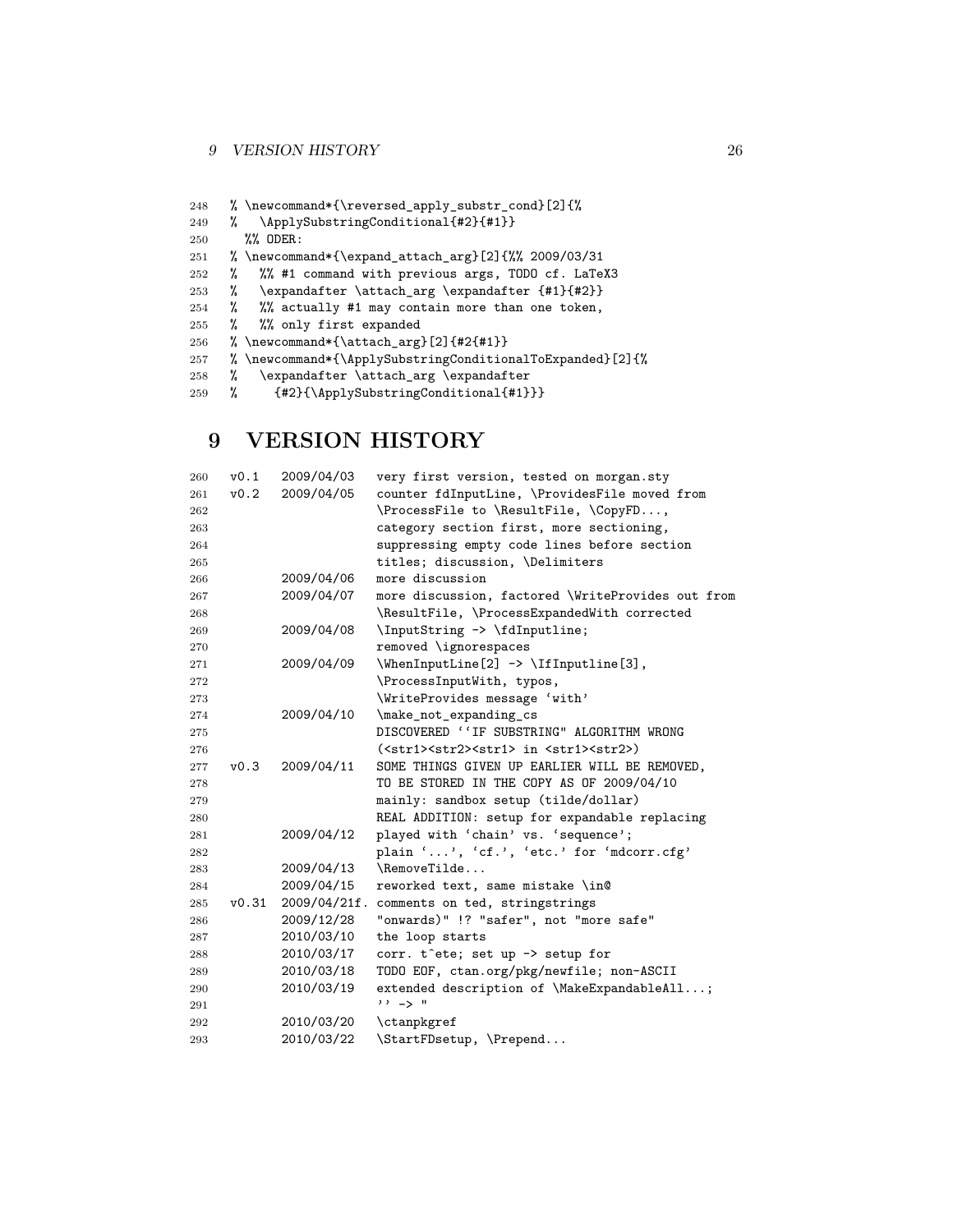```
294 2010/03/23 URL for 'substr.sty'
295 SENT TO CTAN
296
297 v0.4 2010/03/24 removed \pagebreak before "substrings";
298 <relation> with \IfInputLine precisely
299 2010/03/25 todo \ProcessExp... more precisely, etc.
300 2010/03/26 ... was wrong, removed
301 2010/03/29 \SetPatternCodes, \ResetPatternCodes,
302 \SetCorrectHookJob, \SetCorrectHookJobLast;
303 <relation> with \HardNVerb;
304 don't mention \begingroup with
305 \mk_setup_substr_cond; renamed v0.4
306 belonged to nicetext RELEASE 0.4
307 v0.4a 2010/04/04 copyright 2010
308 belonged to nicetext RELEASE 0.41
309
310 v0.41 2010/04/06 more on \ProcessExpanded...;
311 \ProcessFile... gets opt arg
312 2010/04/13 \ProcessFile{<file>}... shows <file>
313 used by blog.sty v0.1, v0.2
314 v0.42 2010/11/09 typo corr.
315 2010/11/10 \IfFDpreviousInputEmpty
316 2010/11/11 \BasicNormalCatcodes from blog.sty,
317 \CopyFile*, \CopyLine; v3. -> v0.3;
318 LPPL v1.3c
319 2010/11/12 \CatCode replaced (implemented in niceverb only)
320 2010/11/13 \CopyFile with \message{.}
321 2010/11/24 reworked doc. of replacement setup;
322 \StartPrependingChain<br>323 2010/11/25 corr. type \@backslasi
323 2010/11/25 corr. typo \@backslash...; doc. changes;
324 \CopyLine indeed, not \fdCopyLine
325 2010/11/27 footnote on "parser", other doc. corr.s
326 2011/01/20 corr. "period" AMSTERDAM
327 2011/01/25 updated (C); footnotes to 'substring theory';
328 TODO with \RemoveTilde; some manual line spacings
329 (adding '\ ')
330 -> r0.42331 v0.43 2011/08/06 doc.: mistake \WriteResult/\ResultFile,
332 2011/08/22 use \acro
333 2011/09/12f. \CorrectedInputLine - reworded for breaking
334 -> r0.44
335 v0.44 2011/10/23 messages from \ResultFile and \CloseResultFile
336 -> r0.46337 v0.45 2011/10/26 little modification of \CloseResultFile message,
338 "sacrificing" \pagebreak before Sec. 4 -- fine!
339
340 v0.5 2011/11/13 \PrependExpandableAllReplacer*, \MakeSetupCommand;
341 doc.: {center} with too long verbatim quote
342 2011/11/19 input check fixed, doc. there adjusted,
343 \ifFinalInputFile, \ProcessFinalFileWith, job '*'
```